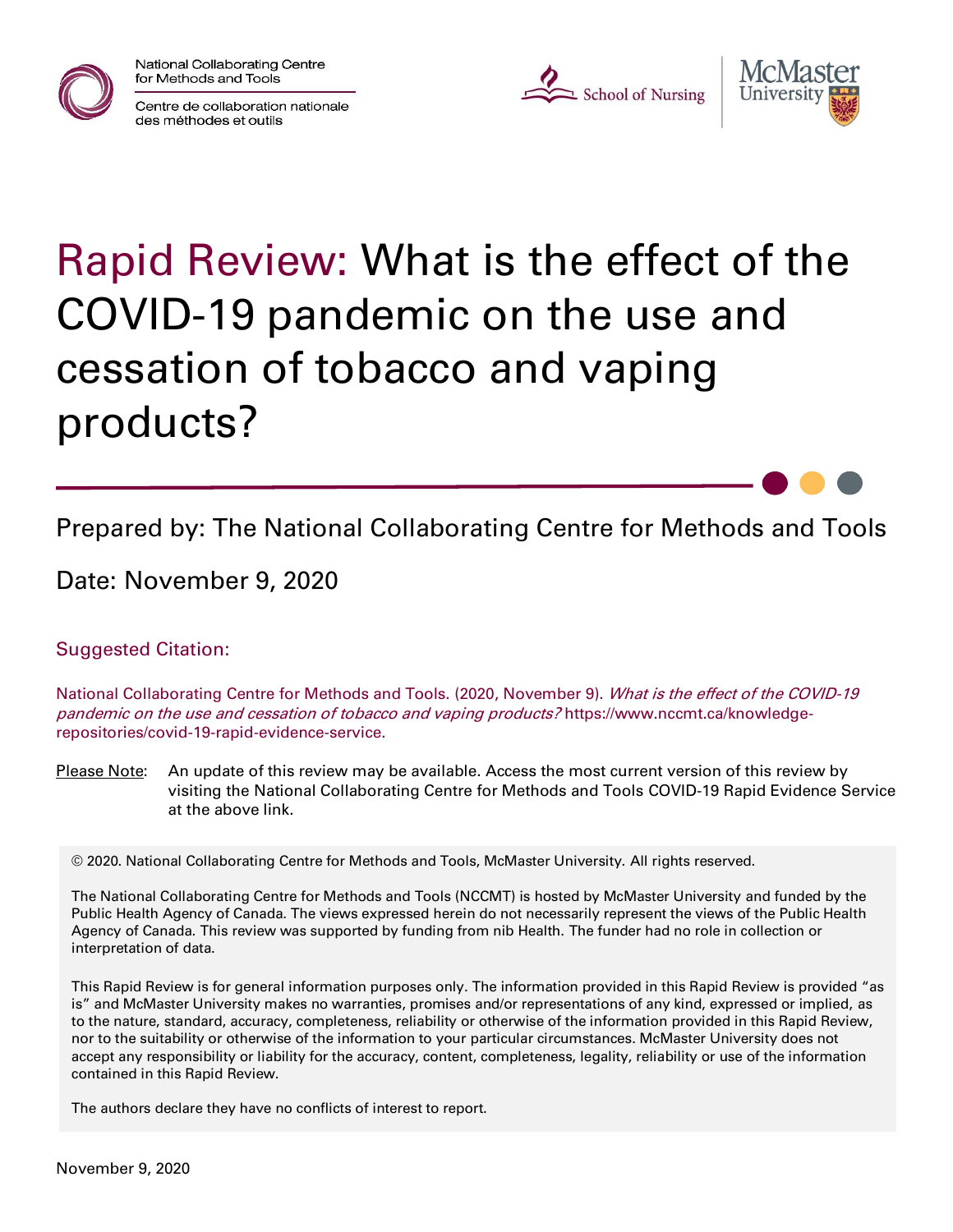## **Executive Summary**

#### **Background**

The coronavirus 2019 (COVID-19) pandemic and related public health measures may have affected people's health behaviours and stress-reduction strategies. The availability of public health programs to support healthy behaviours and provide options for tobacco and vaping cessation may have been limited, due to lockdowns and competing priorities of pandemic response. Evidence related to the use of tobacco and vaping products during the pandemic may help public health decision makers to respond effectively to current usage patterns and public interest in cessation.

This rapid review was produced to support public health decision makers' response to the COVID-19 pandemic. This review seeks to identify, appraise, and summarize emerging research evidence to support evidence-informed decision making.

This rapid review includes evidence available up to October 26, 2020 to answer the question: **What is the effect of the COVID-19 pandemic on the use and cessation of tobacco and vaping products?**

#### Key Points

- There was no clear direction of effect of the COVID-19 pandemic on use of tobacco or vaping products. Most cross-sectional studies reported a mixed result, that some smokers increased their use during the pandemic, some decreased their use, and others did not change their use. The factors associated with an increase versus a decrease in smoking were not clearly identified in the research. The overall certainty of this evidence is very low (GRADE), and findings are very likely to change as more evidence accumulates.
- There was no clear effect of the COVID-19 pandemic on cessation or cessation attempts. Studies reported cessation rates of 8-21% among smokers since the pre-pandemic period, with 36-40% of smokers making a cessation attempt. However, the comparison of these cessation and attempt rates to pre-pandemic rates is generally not reported, so it is not possible to determine whether this was an increased rate. The overall certainty of this evidence is very low (GRADE), and findings are very likely to change as more evidence accumulates.

#### Overview of Evidence and Knowledge Gaps

- Factors that may be associated with increases in use of tobacco and vaping include reported anxiety or depression, female gender, unemployment, low educational level, younger age or age over 50 years. Individuals' perceived risk of worse COVID-19 infection outcomes due to smoking was shown to be related both to decreases and increases in tobacco use, and to an increased motivation to quit in two studies.
- Stockpiling tobacco and vaping products to avoid shortages was reported in two studies, with 14.5% of users reporting stockpiling vaping products (1 study) and 20-67% of users reporting stockpiling tobacco products (2 studies).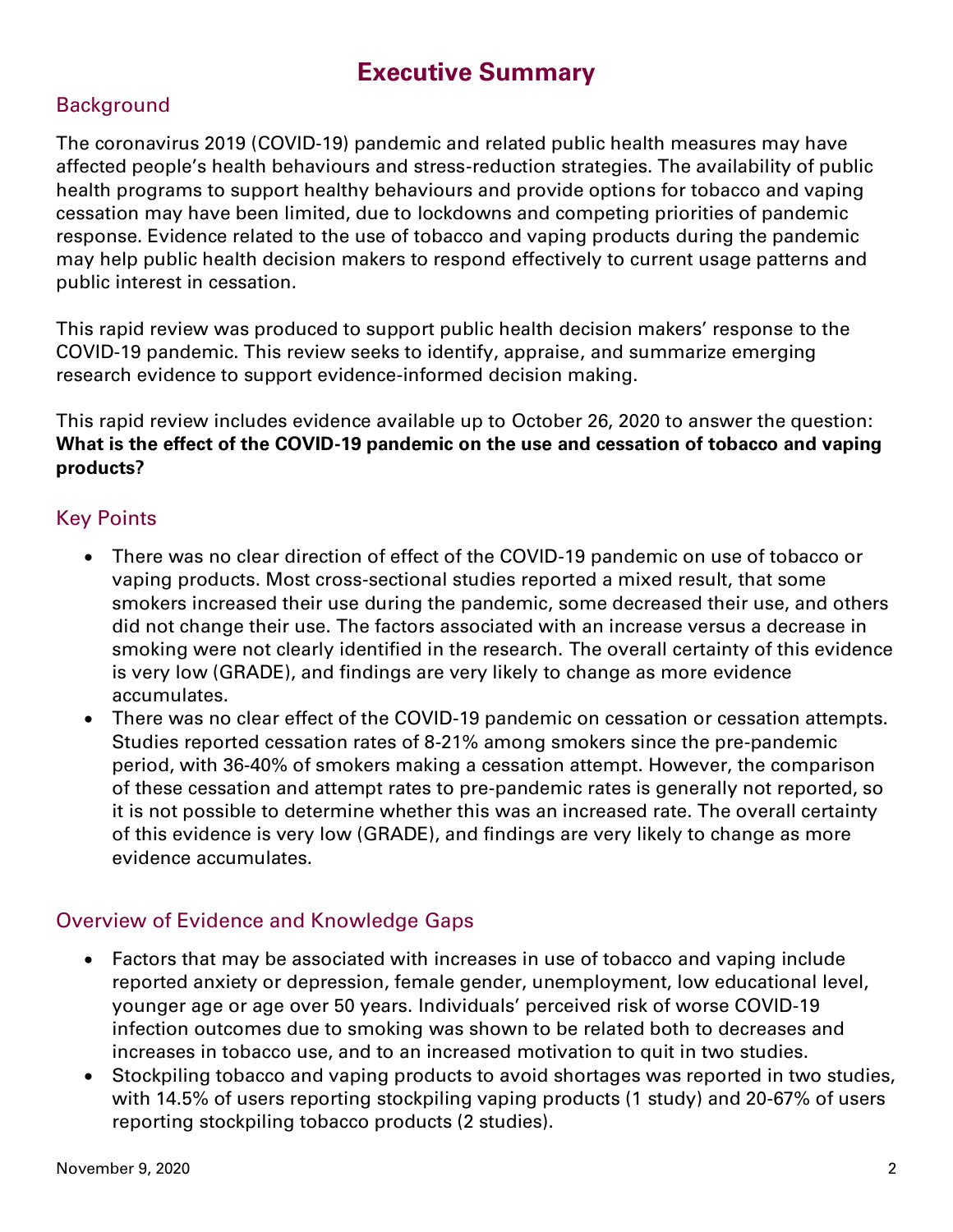- The association between any changes in tobacco or vaping use and the timing of pandemic measures such as lockdown, movement restrictions or curfews is not clear from the research.
- No clear effect of country or jurisdiction was found across studies. No Canadian studies were identified.
- Almost all of the available research is cross-sectional, which raises questions about response rate, accuracy of self-reports, and representativeness of the samples.
- There are very few studies (n=5) that report on vaping and e-cigarette use related to the pandemic.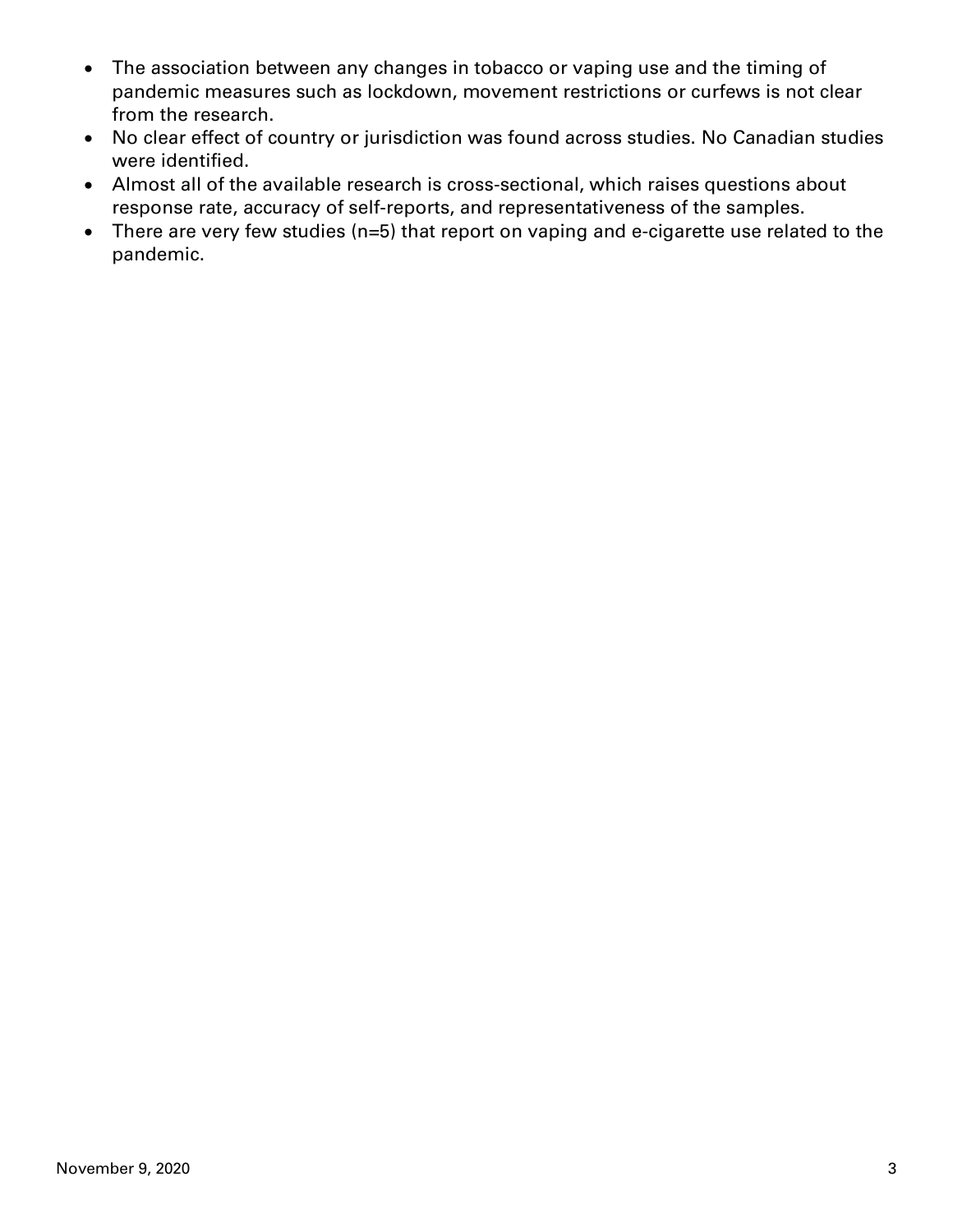## **Methods**

#### Research Question

What is the effect of the COVID-19 pandemic on the use and cessation of tobacco and vaping products?

#### **Search**

On October 26, 2020, the following databases were searched using key terms tobacco, cigarette, smok\*, vaping, e-cigarette, and cessation:

- Pubmed's curated COVID-19 literature hub: [LitCovid](https://www.ncbi.nlm.nih.gov/research/coronavirus/)
- [Trip Medical Database](https://www.tripdatabase.com/)
- World Health Organization's [Global literature on coronavirus disease](https://search.bvsalud.org/global-literature-on-novel-coronavirus-2019-ncov/)
- [COVID-19 Evidence Alerts](https://plus.mcmaster.ca/COVID-19/Home) from McMaster PLUS™
- [Public Health +](https://www.nccmt.ca/knowledge-repositories/public-health-plus)
- [COVID-19 Living Overview of the Evidence \(L·OVE\)](https://app.iloveevidence.com/loves/5e6fdb9669c00e4ac072701d)
- [McMaster Health Forum](https://app.iloveevidence.com/loves/5e6fdb9669c00e4ac072701d)
- Cochrane Rapid Reviews **Question Bank**
- [Prospero Registry of Systematic Reviews](https://www.crd.york.ac.uk/prospero/display_record.php?RecordID=193751)
- NCCMT [COVID-19 Rapid Evidence Reviews](https://www.nccmt.ca/knowledge-repositories/covid-19-evidence-reviews)
- [MedRxiv preprint server](https://www.medrxiv.org/)
- NCCDH [Equity-informed Responses to COVID-19](http://nccdh.ca/our-work/covid-19)
- NCCEH [Environmental Health Resources for the COVID-19 Pandemic](https://ncceh.ca/environmental-health-in-canada/health-agency-projects/environmental-health-resources-covid-19)
- NCCHPP [Public Health Ethics and COVID-19](https://www.nccih.ca/485/NCCIH_in_the_News.nccih?id=450)
- NCCID [Public Health Quick Links](https://nccid.ca/coronavirus-quick-links/)
- NCCID [Disease Debrief](https://nccid.ca/2019-novel-coronavirus-outbreak/)
- NCCIH [Updates on COVID-19](https://www.nccih.ca/485/NCCIH_in_the_News.nccih?id=450)
- [Institute national d'excellence en santé et en services sociaux \(INESSS\)](https://www.inesss.qc.ca/covid-19/services-sociaux.html)
- [Uncover \(USHER Network for COVID-19 Evidence Reviews\)](https://www.ed.ac.uk/usher/uncover)
- [Alberta Health Services](https://www.albertahealthservices.ca/)
- [Public Health Ontario](https://www.publichealthontario.ca/)
- Centers for Disease Control and Prevention's [Morbidity and Mortality Weekly Report](https://www.cdc.gov/mmwr/Novel_Coronavirus_Reports.html)

A copy of the full search strategy is available at this [link](https://www.nccmt.ca/uploads/media/media/0001/02/9fbdf871dc507af8b7477ba598ea3eba283610c3.pdf).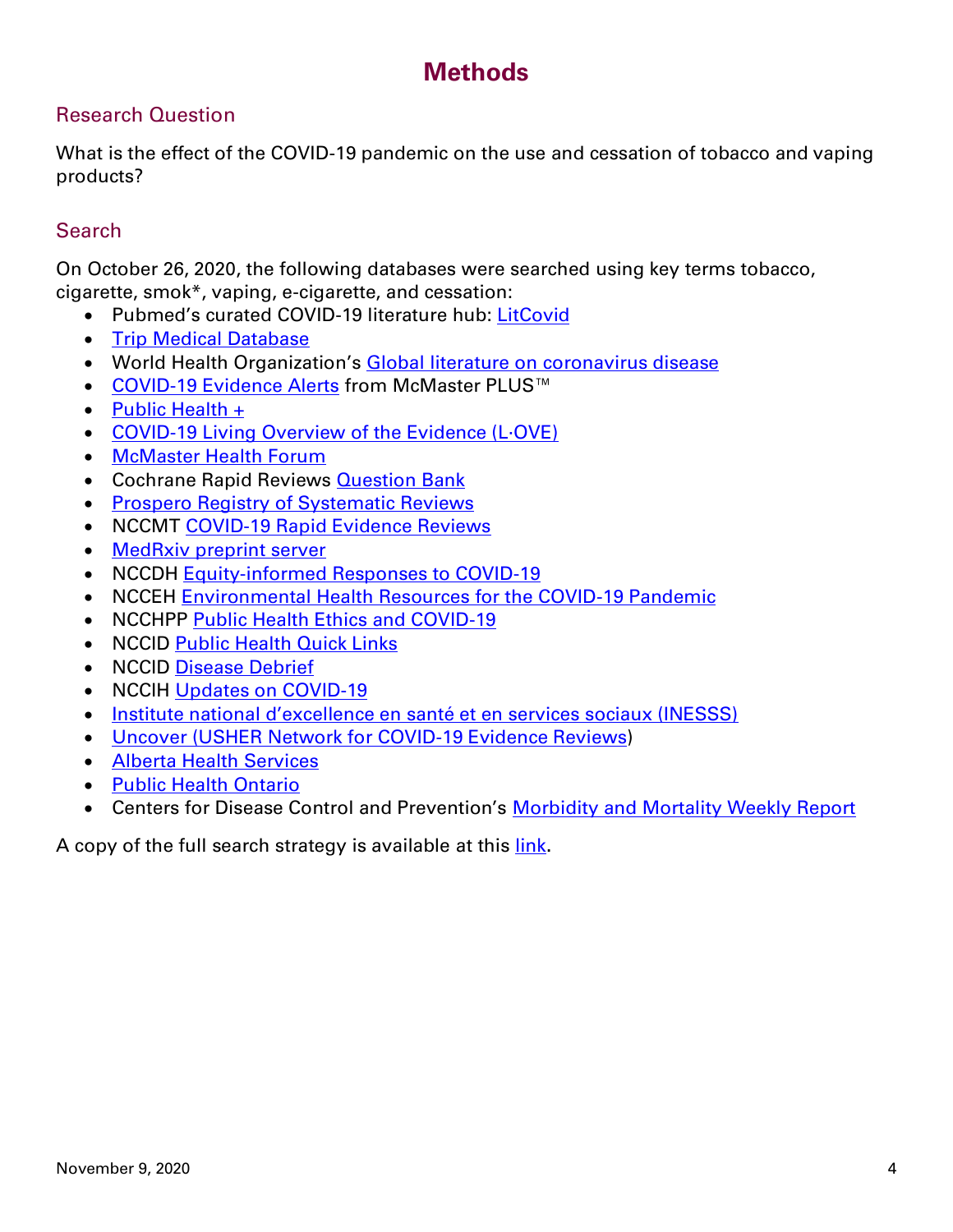#### Study Selection Criteria

The search results were first screened for recent guidelines and syntheses. Single studies were included if no syntheses were available, or if single studies were published after the search was conducted in the included syntheses. English-language, peer-reviewed sources and sources published ahead-of-print before peer review were included. Expert opinion sources were excluded. Surveillance sources were excluded.

|                 | <b>Inclusion Criteria</b>          | <b>Exclusion Criteria</b>             |
|-----------------|------------------------------------|---------------------------------------|
| Population      | <b>General population</b>          | <b>Clinical populations: COVID-19</b> |
|                 |                                    | patients, mental health patients,     |
|                 |                                    | cardiac patients etc.                 |
| Intervention    | COVID-19 pandemic                  |                                       |
| Comparisons     | Prior to COVID-19 pandemic         |                                       |
| <b>Outcomes</b> | Use of tobacco products, including | Symptoms/outcomes of COVID-19         |
|                 | cigarettes                         | infection in people who use tobacco   |
|                 | Use of vaping products and e-      | or vaping products                    |
|                 | cigarettes                         | Cannabis                              |
|                 | Tobacco/vaping cessation,          | Traditional/Indigenous uses of        |
|                 | cessation attempts or cessation    | tobacco                               |
|                 | intention                          |                                       |
|                 | Resumption of tobacco or vaping    |                                       |
|                 | product use                        |                                       |

#### Data Extraction and Synthesis

Data relevant to the research question, such as study design, setting, location, population characteristics, interventions or exposure and outcomes were extracted when reported. We synthesized the results narratively due to the variation in methodology and outcomes for the included studies.

#### Appraisal of Evidence Quality

We evaluated the quality of included evidence using critical appraisal tools as indicated by the study design below. Quality assessment was completed by one reviewer and verified by a second reviewer. Conflicts were resolved through discussion.

| <b>Study Design</b> | <b>Critical Appraisal Tool</b>                                         |
|---------------------|------------------------------------------------------------------------|
| Cohort              | Joanna Briggs Institute (JBI) Checklist for Cohort Studies             |
| Cross-sectional     | Joanna Briggs Institute (JBI) Checklist for Analytical Cross Sectional |
|                     | <b>Studies</b>                                                         |

Completed quality assessments for each included study are available on request.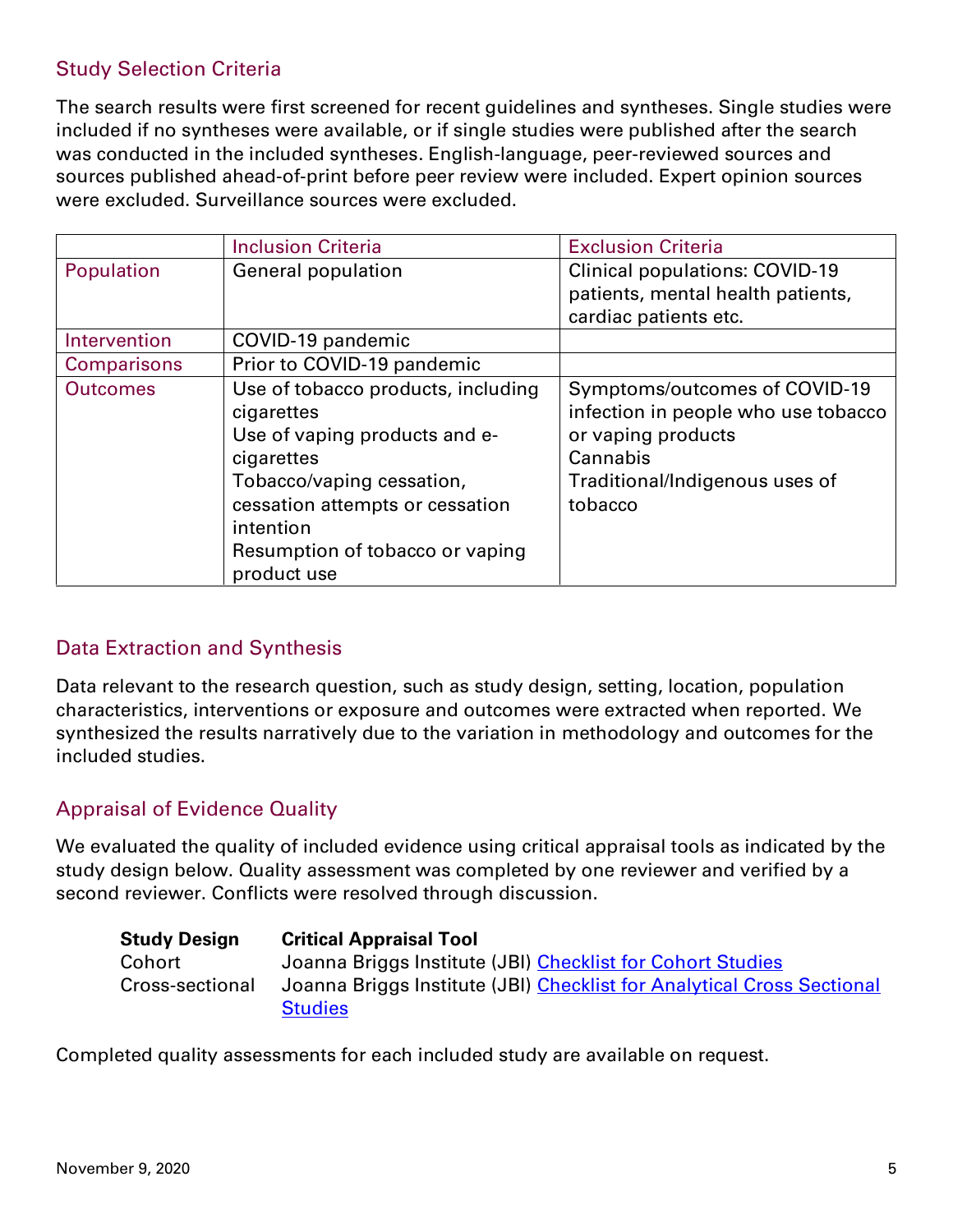The Grading of Recommendations, Assessment, Development and Evaluations [\(GRADE\)](https://gdt.gradepro.org/app/handbook/handbook.html) approach was used to assess the certainty in the findings based on eight key domains.

In the GRADE approach to quality of evidence, **observational studies,** as included in this review, provide **low quality** evidence, and this assessment can be further reduced based on other domains:

- High risk of bias
- Inconsistency in effects
- Indirectness of interventions/outcomes
- Imprecision in effect estimate
- Publication bias

and can be upgraded based on:

- Large effect
- Dose-response relationship
- Accounting for confounding.

The overall certainty in the evidence for each outcome was determined taking into account the characteristics of the available evidence (observational studies, some not peer-reviewed, unaccounted-for potential confounding factors, different tests and testing protocols, lack of valid comparison groups). A judgement of 'overall certainty is very low' means that the findings are very likely to change as more evidence accumulates.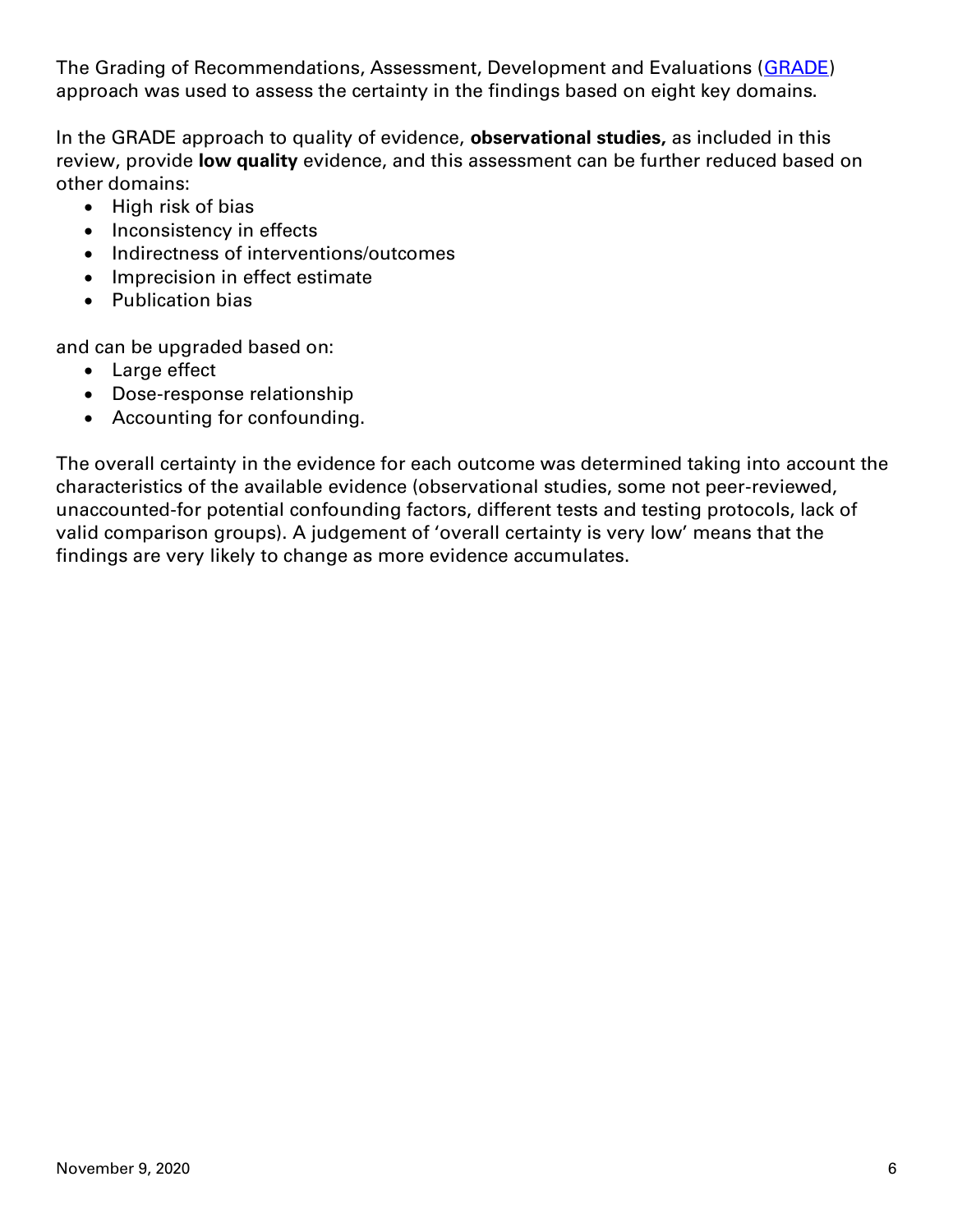## **Findings**

#### Summary of Evidence Quality

This document includes two in-progress syntheses and 33 single studies, for a total of 35 publications included in this review. The quality of the evidence included in this review is as follows:

| <b>Research Question</b>                                                | Evidence included     | Overall certainty in<br>evidence |                 |
|-------------------------------------------------------------------------|-----------------------|----------------------------------|-----------------|
| What is the effect of the COVID-19<br>pandemic on the use and cessation | In-progress syntheses |                                  |                 |
| of tobacco and vaping products?                                         | Single studies        | 33                               | <b>Very Low</b> |

#### Warning

Given the need to make emerging COVID-19 evidence quickly available, many emerging studies have not been peer reviewed. As such, we advise caution when using and interpreting the evidence included in this rapid review. We have provided a summary of overall certainty of the evidence to support the process of decision making. Where possible, make decisions using the highest quality evidence available.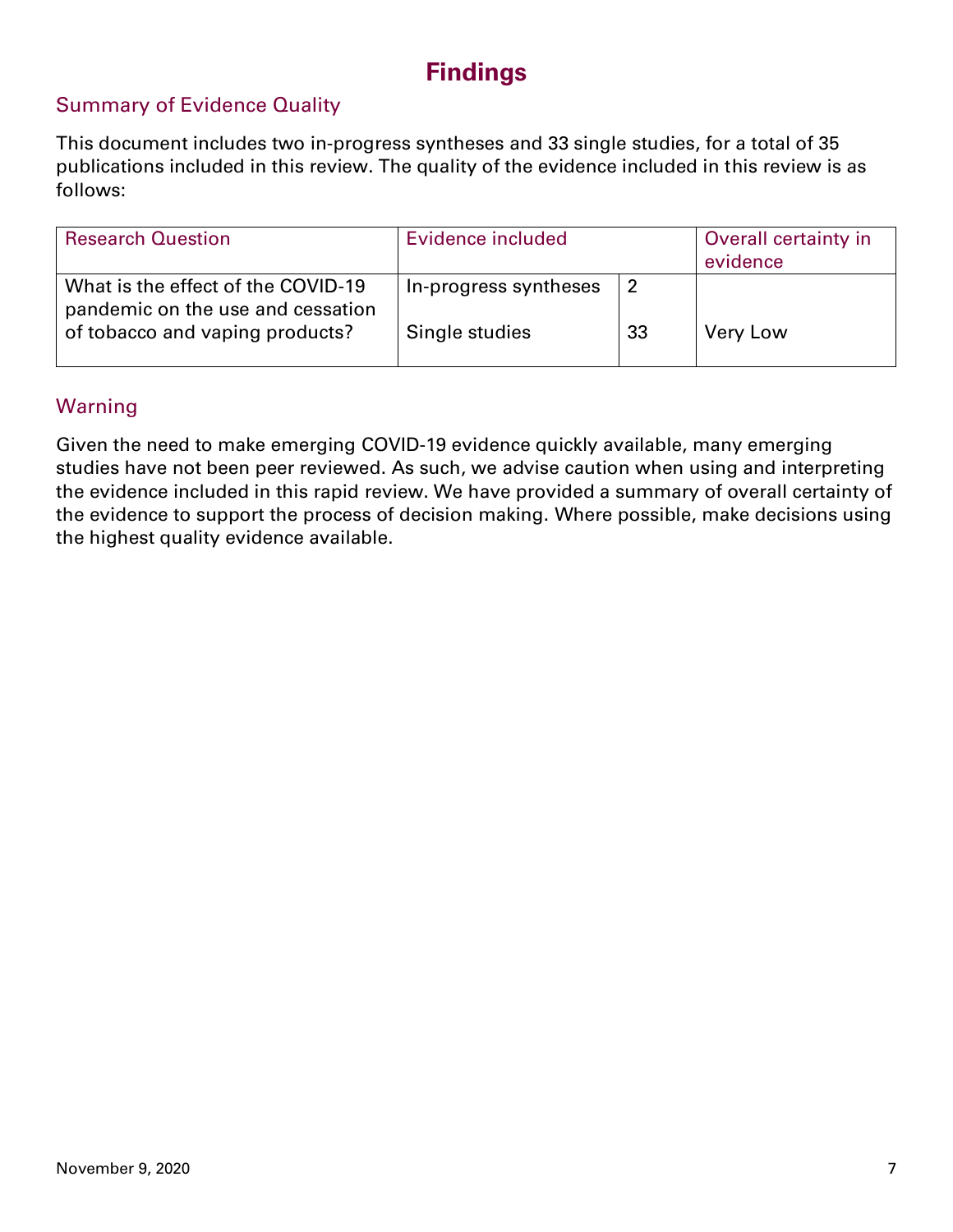# **Table 1: In-Progress Syntheses**

| Reference                                                            | <b>Anticipated</b><br><b>Release Date</b> | <b>Description of document</b>                              |
|----------------------------------------------------------------------|-------------------------------------------|-------------------------------------------------------------|
|                                                                      |                                           |                                                             |
| Currie, C. L., Larouche, R., Voss, M. L., Higa, E. K., Spiwak, R.,   | Oct 30, 2020                              | This review will summarize the evidence for eHealth group   |
| Scott, D., & Tallow, T. (2020). The impact of eHealth group          |                                           | counseling and coaching programs supporting population-     |
| interventions on the mental, behavioral, and physical health of      |                                           | based mental health and wellbeing among community-          |
| adults: A systematic review protocol. Systematic Reviews.            |                                           | dwelling adults. One primary outcome will be behavioral     |
| BioMed Central Ltd. PROSPERO, CRD42020187551.                        |                                           | health conditions, including smoking.                       |
| Hughes, S., Canfell, K., Carle, C., Caruna, M., Egger, S., Ginsburg, | Dec 31, 2020                              | This review will report on whether the COVID-19 pandemic is |
| O.,  Soerjomataram, I. (2020). Is the COVID-19 pandemic              |                                           | associated with changes in tobacco smoking behaviour,       |
| associated with changes in tobacco smoking behaviour? A              |                                           | including initiation, intensity, and cessation.             |
| systematic review. PROSPERO, CRD42020206383.                         |                                           |                                                             |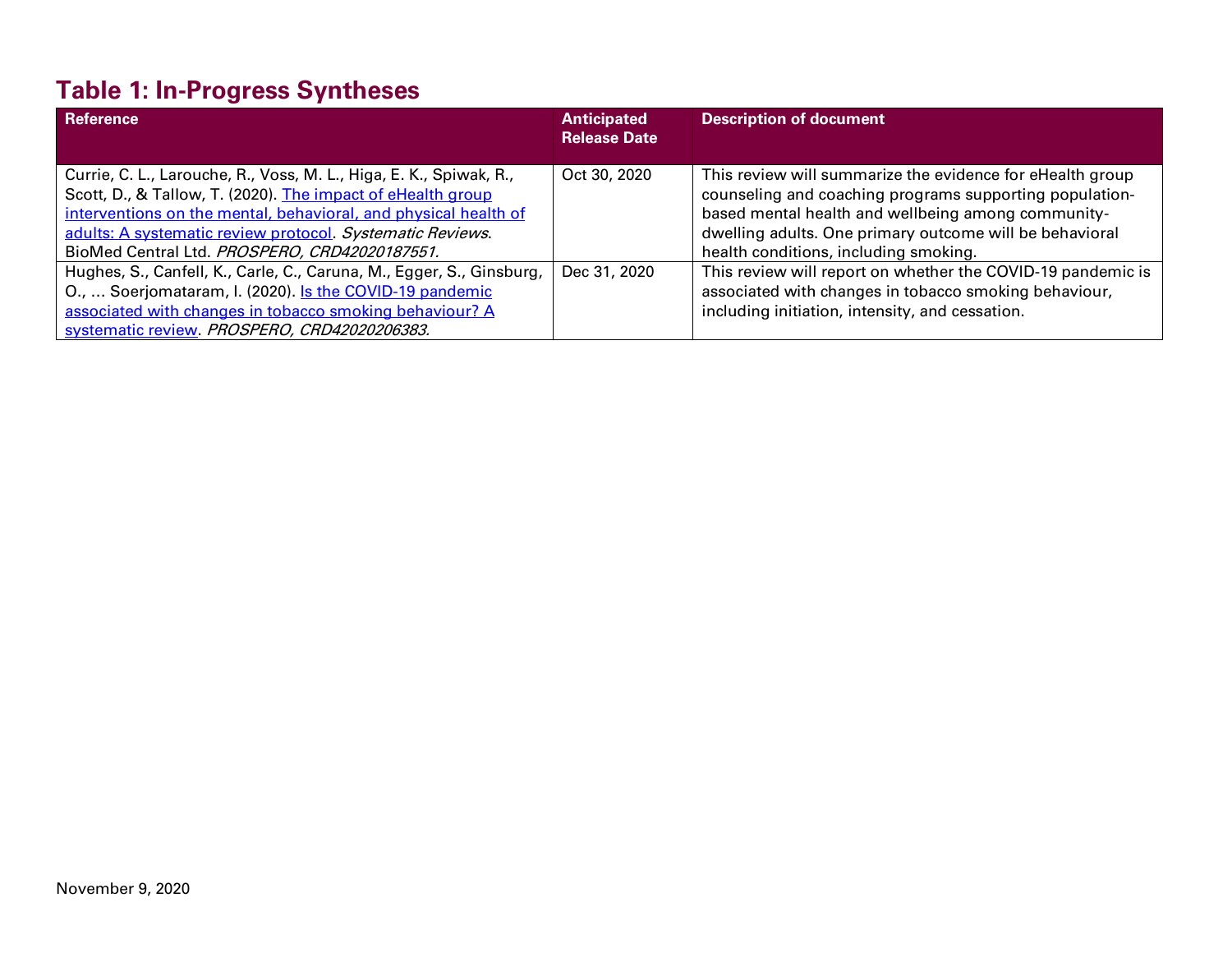# **Table 2: Single Studies of Tobacco Smoking**

| <b>Reference</b>            | <b>Date</b>     | <b>Study</b>  | <b>Country</b> | <b>Population</b> | <b>Summary of findings</b>                           | <b>Quality</b> |
|-----------------------------|-----------------|---------------|----------------|-------------------|------------------------------------------------------|----------------|
|                             | <b>Released</b> | <b>Design</b> |                |                   |                                                      | Rating:        |
| <b>Africa</b>               |                 |               |                |                   |                                                      |                |
| Matsungo, T. M., &          | Sep 1,          | Cross-        | Zimbabwe       | $n = 507$         | Compared to pre-pandemic smoking behaviour,          | Moderate       |
| Chopera, P. (2020). Effect  | 2020            | sectional     |                | adults            | this online survey of adults in Zimbabwe found:      |                |
| of the COVID-19-induced     |                 |               |                | aged 18 or        | • 45.9% increased their smoking.                     |                |
| lockdown on nutrition,      |                 |               |                | older;            |                                                      |                |
| health and lifestyle        |                 |               |                | most              | A higher proportion of participants with symptoms    |                |
| patterns among adults in    |                 |               |                | between           | of generalized anxiety disorder reported increases   |                |
| Zimbabwe BMJ                |                 |               |                | $31 - 40$         | in smoking (55.2%, p=0.133)                          |                |
| Nutrition, Prevention &     |                 |               |                | years             |                                                      |                |
| Health.                     |                 |               |                |                   | Limitations of this study include the potential for  |                |
|                             |                 |               |                |                   | under-representation of people from lower            |                |
|                             |                 |               |                |                   | socioeconomic groups and rural settings.             |                |
| <b>Americas</b>             |                 |               |                |                   |                                                      |                |
| Sharma, P., Ebbert, J. O.,  | Oct 14,         | Cross-        | United         | $n=1,018$         | Compared to pre-pandemic smoking and vaping          | Moderate       |
| Rosedahl, J. K., & Philpot, | 2020            | sectional     | <b>States</b>  | young             | behaviour, a survey of young adults in a mixed       |                |
| L. M. (2020). Changes in    |                 |               |                | adults            | urban/rural Midwestern USA setting found that:       |                |
| substance use among         |                 |               |                | aged 18-25        | • 9.6% increased and 15.1% decreased their use of    |                |
| voung adults during a       |                 |               |                |                   | vaping products                                      |                |
| respiratory disease         |                 |               |                |                   | • 8.3% increased and 16.2% decreased their use of    |                |
| pandemic. SAGE Open         |                 |               |                |                   | tobacco products                                     |                |
| Medicine. Epub ahead of     |                 |               |                |                   |                                                      |                |
| print.                      |                 |               |                |                   | Substance use changes were reported (including all   |                |
|                             |                 |               |                |                   | substances, and with change in either direction) for |                |
|                             |                 |               |                |                   | respondents with increasing degree of loneliness     |                |
|                             |                 |               |                |                   | (continuous loneliness score: prevalence             |                |
|                             |                 |               |                |                   | ratio = 1.12, 95% Cl 1.01-1.25), anxiety (prevalence |                |
|                             |                 |               |                |                   | ratio = 1.45, 95% CI 1.14-1.85), and depression      |                |
|                             |                 |               |                |                   | (prevalence ratio = 1.44, 95% Cl 1.13-1.82).         |                |
|                             |                 |               |                |                   | Limitations include low response rate (16.6%) and a  |                |
|                             |                 |               |                |                   | reliance on self-reported data.                      |                |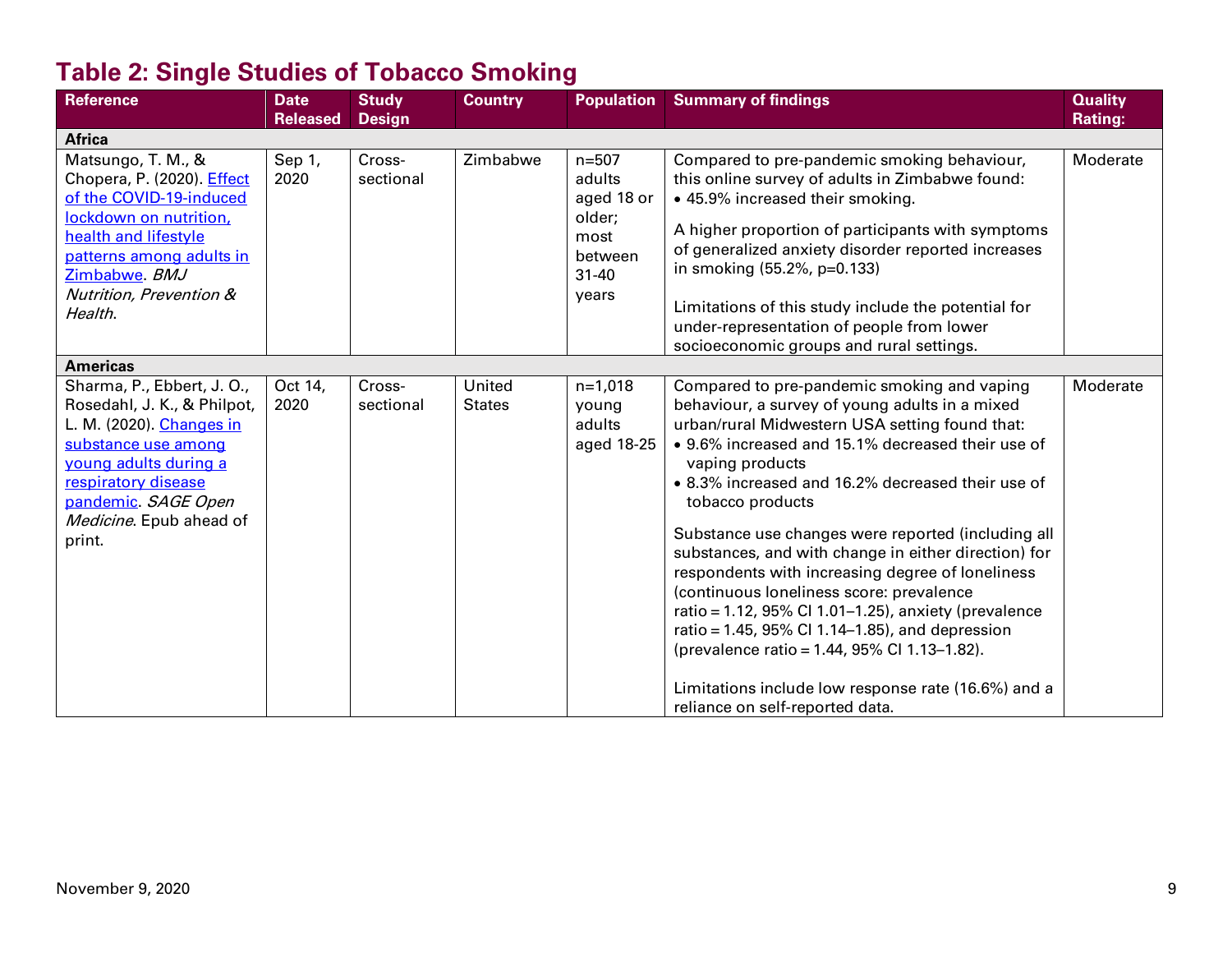| Weber, C.A.T., Teixeira<br>Monteiro, I., Medeiros<br>Gehrke, J., & Silva de<br>Souza, W. (2020). The Use<br>of Psychoactive<br><b>Substances in the Context</b><br>of the Covid-19 Pandemic<br>in Brazil. Preprint.                                                                                               | Sep 27,<br>2020 | Cross-<br>sectional | <b>Brazil</b>           | $n=1,145$<br>adults<br>aged 18 or<br>older;<br>mean age<br>37 years   | Compared to pre-pandemic smoking behaviour, an<br>online social media survey of adults in Brazil found:<br>• A significant reduction in the consumption of<br>tobacco (P<0.001).<br>Limitations include lack of generalizability due to<br>convenience sampling and the overrepresentation<br>of white, educated, employed females in the<br>survey.                                                                                                                                                                                                                                                                                            | Moderate;<br><b>PREPRINT</b> |
|-------------------------------------------------------------------------------------------------------------------------------------------------------------------------------------------------------------------------------------------------------------------------------------------------------------------|-----------------|---------------------|-------------------------|-----------------------------------------------------------------------|-------------------------------------------------------------------------------------------------------------------------------------------------------------------------------------------------------------------------------------------------------------------------------------------------------------------------------------------------------------------------------------------------------------------------------------------------------------------------------------------------------------------------------------------------------------------------------------------------------------------------------------------------|------------------------------|
| Malta, D.C, Szwarcwald,<br>C.L., de Azevedo Barros,<br>M.B., Gomes, C.S.,<br>Machago, I.E., de Souza<br>Junior, P.R.,  Gracie, R.<br>(2020). The COVID-19<br>Pandemic and changes in<br>adult Brazilian lifestyles: a<br>cross-sectional study,<br>2020. Epidemiol. Serv.<br>Saude, Brasília, 29(4),<br>e2020407. | Sep 25,<br>2020 | Cross-<br>sectional | <b>Brazil</b>           | $n=45,161$<br>adults<br>aged 18 or<br>older                           | Compared to pre-pandemic smoking behaviour, an<br>online survey of adults in Brazil found:<br>• 12.1% had reduced smoking<br>• 53.9% had not changed their smoking habits<br>• 6.4% smoked around 5 more cigarettes daily<br>• 22.5% smoked around 10 more cigarettes daily<br>• 5.1 % smoked at least 20 more cigarettes daily<br>More women reported increasing their daily<br>cigarettes than men.                                                                                                                                                                                                                                           | Low                          |
| Chertok, I.R.A. (2020).<br>Perceived risk of infection<br>and smoking behavior<br>change during COVID-19<br>in Ohio. Public Health<br>Nursing. Epub ahead of<br>print.                                                                                                                                            | Sep 21,<br>2020 | Cross-<br>sectional | United<br><b>States</b> | $n = 810$<br>adults<br>aged 18 or<br>older;<br>mean age<br>35.5 years | Compared to pre-pandemic smoking behavior, a<br>survey of current or recent smokers found:<br>• 35% increased their frequency of smoking<br>• 21% decreased their frequency of smoking<br>• 43% reported smoking as frequently<br>• 36.7% had attempted to quit since the start of the<br>pandemic.<br>Having diabetes (adjusted odds ratio (OR) 6.984,<br>95% Cl 1.781, 27.387) or a perceived risk of severe<br>COVID-19 infection (adjusted OR 1.185, 95% CI<br>1.114, 1.376) were associated with having a desire<br>to quit smoking.<br>Limitations include possible selection bias and<br>over-representation of females in study sample. | Moderate                     |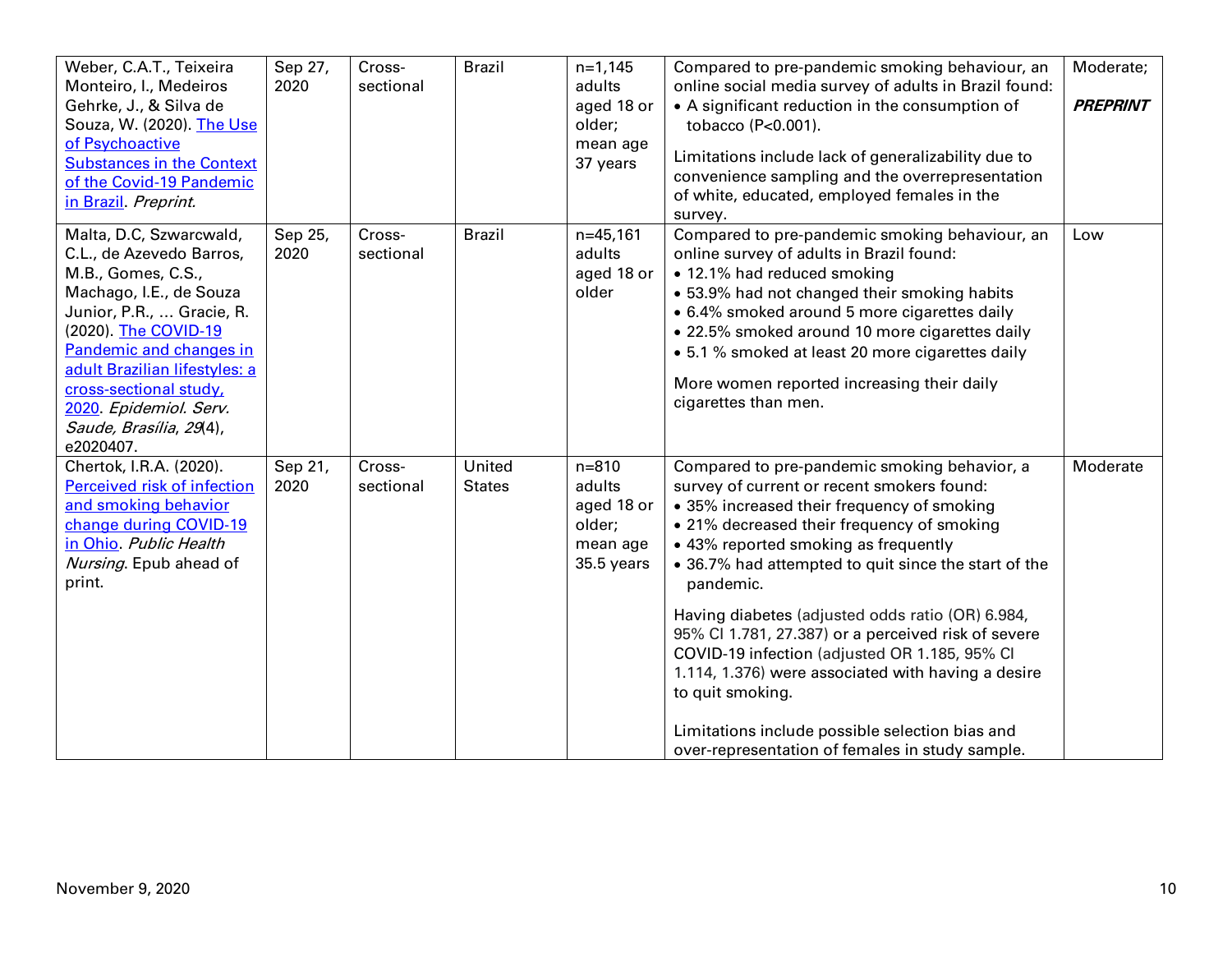| Knell, G., Robertson, M.        | Aug 28, | Cross-    | United        | $n=1,809$  | Compared to pre-pandemic smoking behaviour, a             | Moderate |
|---------------------------------|---------|-----------|---------------|------------|-----------------------------------------------------------|----------|
| C., Dooley, E. E., Burford,     | 2020    | sectional | <b>States</b> | adults     | survey of US adults found:                                |          |
| K., & Mendez, K. S.             |         |           |               | aged 18 or | • 30.5% increased their tobacco use                       |          |
| (2020). Health Behavior         |         |           |               | older      | • 19.2% decreased their tobacco use                       |          |
| <b>Changes During COVID-</b>    |         |           |               |            | • 50.3% stayed the same                                   |          |
| 19 Pandemic and                 |         |           |               |            |                                                           |          |
| <b>Subsequent "Stay-at-</b>     |         |           |               |            | Those with a college education ( $OR = 0.29$ , $95\%CI$ : |          |
| Home" Orders.                   |         |           |               |            | 0.10,0.80) and those unemployed/having an "other"         |          |
| International Journal of        |         |           |               |            | job status (OR = 0.11, 95%CI: 0.02,0.58) had lower        |          |
| <b>Environmental Research</b>   |         |           |               |            | odds of reporting a decrease in tobacco use.              |          |
| and Public Health, 17(17),      |         |           |               |            |                                                           |          |
| 6268.                           |         |           |               |            | Females had greater odds (OR = 2.46, 95%Cl:               |          |
|                                 |         |           |               |            | 1.10,5.47) of reporting an increase in tobacco use.       |          |
|                                 |         |           |               |            |                                                           |          |
|                                 |         |           |               |            | Those aged 50 and older had lower odds (OR =              |          |
|                                 |         |           |               |            | 0.31, 95%CI: 0.10,0.92) of reporting an increase in       |          |
|                                 |         |           |               |            | tobacco use.                                              |          |
|                                 |         |           |               |            | Limitations include lack of generalizability as a high    |          |
|                                 |         |           |               |            | proportion of respondents were female, highly             |          |
|                                 |         |           |               |            | educated and non-Hispanic white.                          |          |
| Kowitt, S.D.,                   | Jul 25, | Cross-    | United        | $n = 777$  | An online survey of cigar users found:                    | Low      |
| Cornacchione Ross, J.,          | 2020    | sectional | <b>States</b> | adults     | · 76% perceived higher risk of COVID-19                   |          |
| Jarman, K. L., Kistler, C.      |         |           |               | aged 18 or | complications compared to non-smokers                     |          |
| E., Lazard, A. J., Ranney,      |         |           |               | older;     | • 70% planned to quit in next 6 months due to             |          |
| L. M.,  Goldstein, A. O.        |         |           |               | mean age   | perceived COVID-19 risk                                   |          |
| (2020). Tobacco Quit            |         |           |               | 39.9 years |                                                           |          |
| <b>Intentions and Behaviors</b> |         |           |               |            | Since COVID-19 started:                                   |          |
| among Cigar Smokers in          |         |           |               |            | • 46% had made at least one quit attempt                  |          |
| the United States in            |         |           |               |            | • 40.9% had increased tobacco use                         |          |
| <b>Response to COVID-19.</b>    |         |           |               |            | • 17.8% had decreased tobacco use                         |          |
| International Journal of        |         |           |               |            | Limitations of the study include a small sample           |          |
| <b>Environmental Research</b>   |         |           |               |            | size.                                                     |          |
| and Public Health, 17(15),      |         |           |               |            |                                                           |          |
| 5368.                           |         |           |               |            |                                                           |          |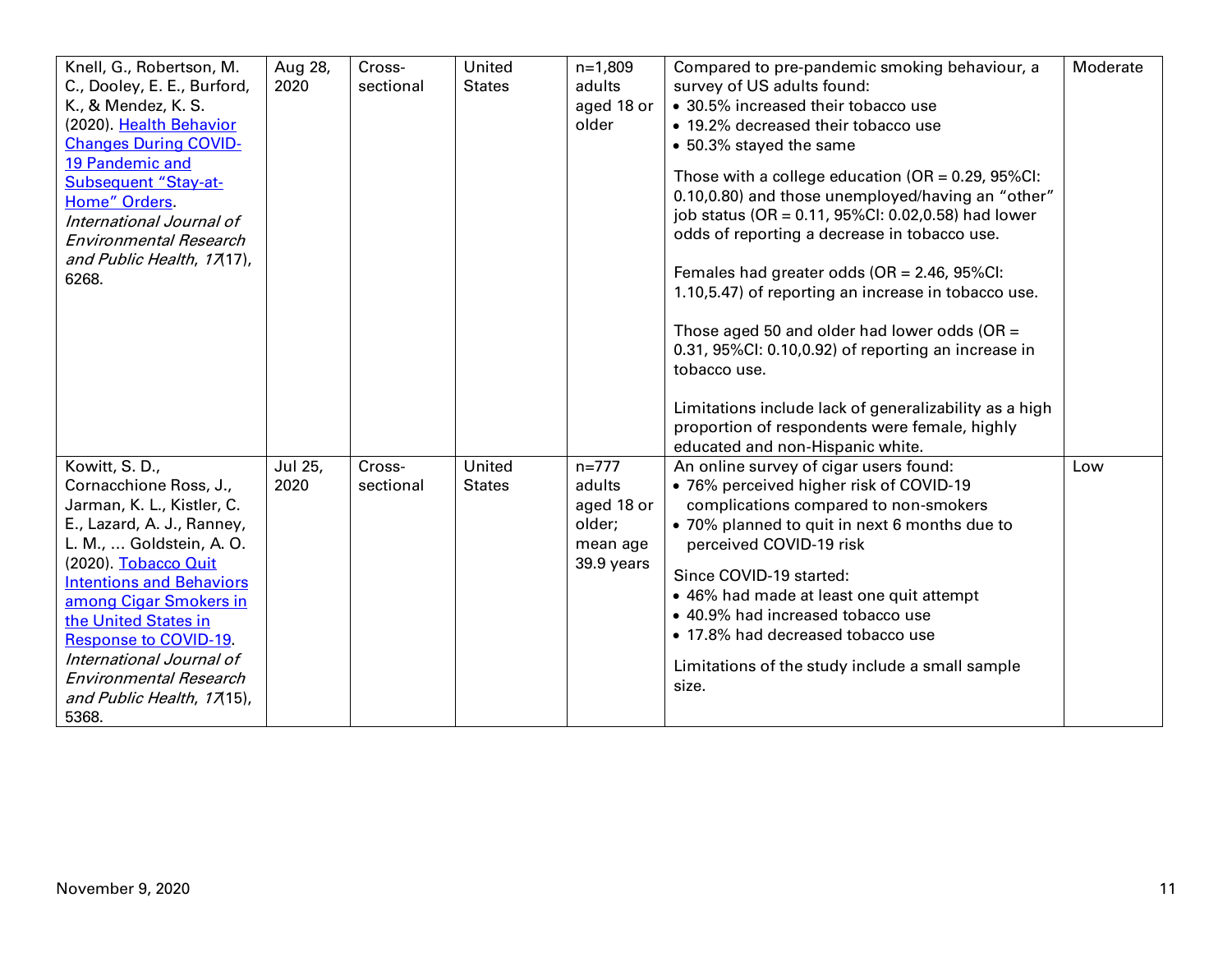| DiClemente, R., Capasso,<br>A., Ali, S., Jones, A.,<br>Foreman, J., & Tozan, Y.<br>(2020). <u>Knowledge,</u>                  | Jul 21,<br>2020 | Cross-<br>sectional | United<br><b>States</b> | $n=6,391$<br>adults<br>aged 18 or<br>older; | An online survey of adults recruited through<br>Facebook found that COVID-19-related anxiety and<br>depression were associated with:<br>• Increased smoking (adjusted OR=2.17; 95% | Moderate;<br><b>PREPRINT</b> |
|-------------------------------------------------------------------------------------------------------------------------------|-----------------|---------------------|-------------------------|---------------------------------------------|------------------------------------------------------------------------------------------------------------------------------------------------------------------------------------|------------------------------|
| beliefs, mental health,<br>substance use, and<br>behaviors related to the<br><b>COVID-19 pandemic</b><br>among U.S. adults: A |                 |                     |                         | approx.<br>half were<br>aged 50-69<br>years | $Cl=1.64$ , 2.88, p<0.001).<br>High stress scores were associated with:<br>• Increased smoking (adjusted OR=1.75; 95%<br>$Cl=1.31$ , 2.33, p<0.001).                               |                              |
| national online survey.                                                                                                       |                 |                     |                         |                                             | Limitations include lack of generalizability as a high                                                                                                                             |                              |
| Preprint.                                                                                                                     |                 |                     |                         |                                             | proportion of respondents were older, female, and<br>non-Hispanic white.                                                                                                           |                              |
| Klemperer, E. M., West, J.                                                                                                    | Apr 28,         | Cross-              | United                  | $n = 366$                                   | An online survey of current or recent dual users                                                                                                                                   | Low                          |
| C., Peasley-Miklus, C., &<br>Villanti, A. C. (2020).                                                                          | 2020            | sectional           | <b>States</b>           | adults<br>aged 21 or                        | (tobacco and e-cigarette) who had ever made an e-<br>cigarette quit attempt found that in April 2020,                                                                              |                              |
| <b>Change in Tobacco and</b>                                                                                                  |                 |                     |                         | older;                                      | during the pandemic:                                                                                                                                                               |                              |
| <b>Electronic Cigarette Use</b>                                                                                               |                 |                     |                         | mean age                                    | • Decreased use of cigarettes was reported by                                                                                                                                      |                              |
| and Motivation to Quit in                                                                                                     |                 |                     |                         | $35.3$ years                                | 28.3%                                                                                                                                                                              |                              |
| <b>Response to COVID-19.</b><br>Nicotine & Tobacco                                                                            |                 |                     |                         |                                             | • No change in use of cigarettes was reported by<br>41.4%                                                                                                                          |                              |
| Research: Official Journal                                                                                                    |                 |                     |                         |                                             | • Increased use of cigarettes was reported by 30.3%                                                                                                                                |                              |
| of the Society for                                                                                                            |                 |                     |                         |                                             | • Perceived risk of harm was not associated with                                                                                                                                   |                              |
| Research on Nicotine and                                                                                                      |                 |                     |                         |                                             | change in use of cigarettes or e-cigarettes.                                                                                                                                       |                              |
| Tobacco, 22(9), 1662-<br>1663.                                                                                                |                 |                     |                         |                                             | Limitations include that the sample was largely<br>white and male.                                                                                                                 |                              |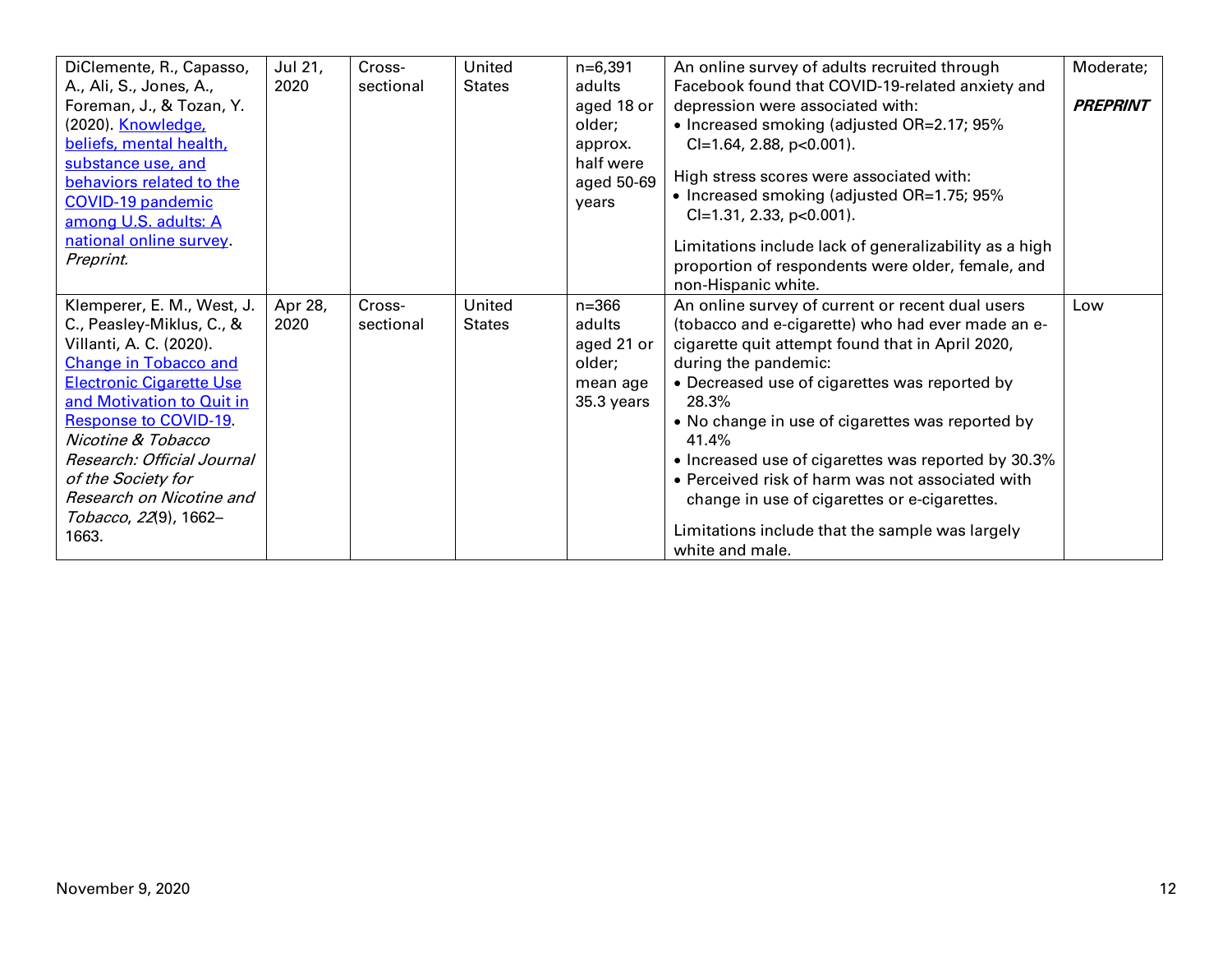| Asia                                                                                                                                                                                                                                                                                 |                |        |          |                                                                      |                                                                                                                                                                                                                                                                                                                                                                                                                                                                                                                                                                                                                                                                                                                                                                                                                                                                                                                              |          |
|--------------------------------------------------------------------------------------------------------------------------------------------------------------------------------------------------------------------------------------------------------------------------------------|----------------|--------|----------|----------------------------------------------------------------------|------------------------------------------------------------------------------------------------------------------------------------------------------------------------------------------------------------------------------------------------------------------------------------------------------------------------------------------------------------------------------------------------------------------------------------------------------------------------------------------------------------------------------------------------------------------------------------------------------------------------------------------------------------------------------------------------------------------------------------------------------------------------------------------------------------------------------------------------------------------------------------------------------------------------------|----------|
| Siddiqi, K., Siddiqui, F.,<br>Khan, A., Ansaari, S.,<br>Kanaan, M., Khokhar, M.,<br>Bauld, L. (2020). The<br>impact of COVID-19 on<br>smoking patterns in<br>Pakistan: findings from a<br>longitudinal survey of<br>smokers. Nicotine &<br>Tobacco Research. Epub<br>ahead of print. | Oct 8,<br>2020 | Cohort | Pakistan | $n=6,014$<br>smokers<br>aged 15 or<br>older;<br>mean age<br>45 years | A longitudinal survey of cigarette smokers aged 15<br>and over, conducted before and twice during<br>lockdown, found:<br>• 14% quit smoking, of which 39.3% subsequently<br>relapsed<br>Among those who continued smoking:<br>• 68% reduced, 14% maintained, and 18% increased<br>their cigarette consumption<br>• The mean number of cigarettes smoked per day<br>dropped from 14 to 9<br>• 37% made at least one quit attempt<br>• 41% were more motivated to quit<br>• 21% were less motivated to quit<br>Those who increased their cigarette consumption<br>were more likely to be single, younger, and less<br>dependent on tobacco.<br>There were no statistically significant differences<br>between groups on mental health and wellbeing<br>outcomes.<br>Limitations include reliance on self-reported data<br>and a limited time frame (e.g. some of the reported<br>changes may have occurred prior to COVID-19). | Moderate |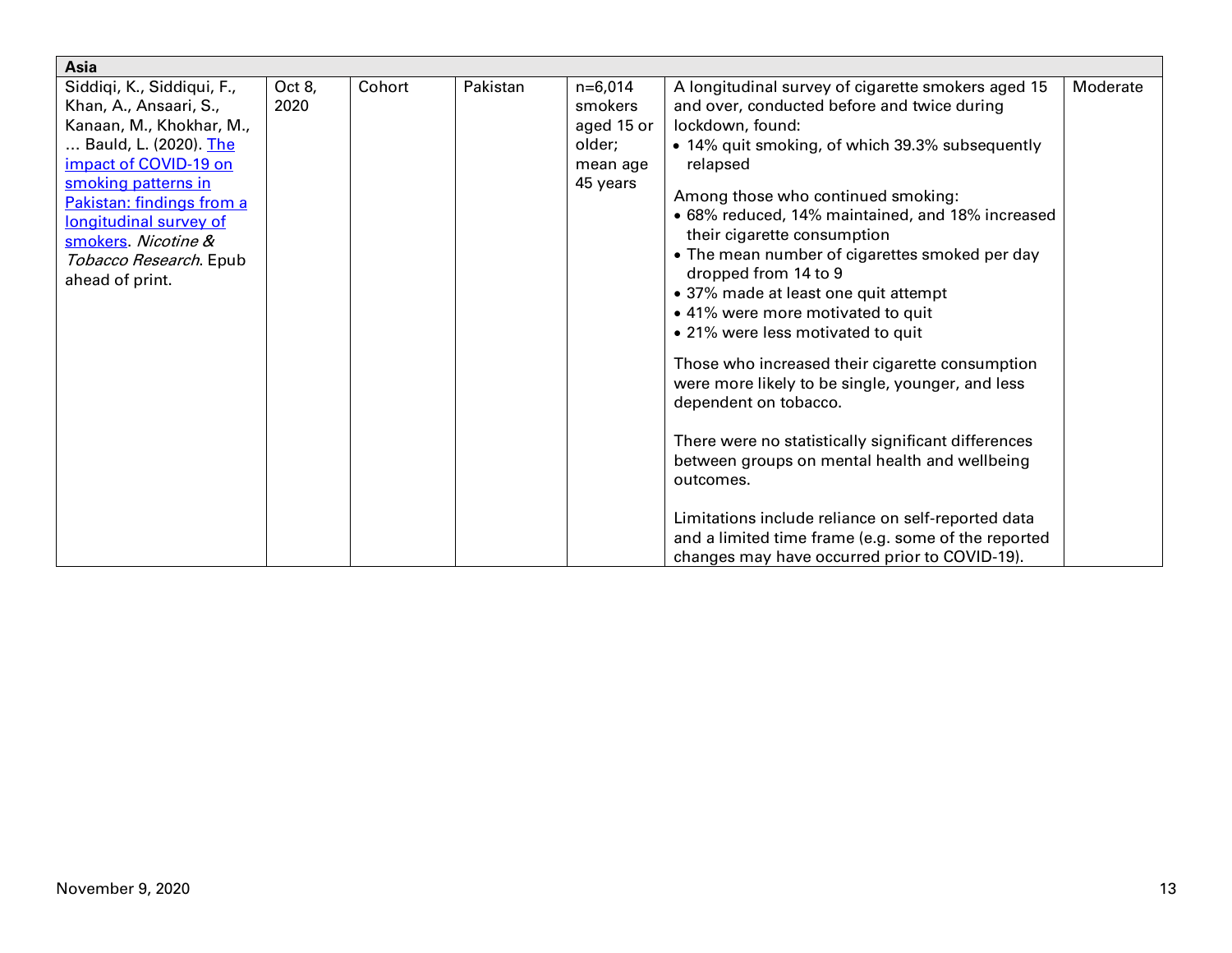| Gupte, H., Mandal, G., &     | Sep 1,  | Cross-    | India      | $n = 650$   | Compared to pre-pandemic smoking behaviour,            | Moderate        |
|------------------------------|---------|-----------|------------|-------------|--------------------------------------------------------|-----------------|
| Jagiasi, D. (2020). How      | 2020    | sectional |            | adults, age | this study of participants under active follow-up in a |                 |
| has the COVID-19             |         |           |            | not         | tobacco cessation program in India found:              |                 |
| pandemic affected            |         |           |            | specified   | • 30% of the users felt that the pandemic had          |                 |
| tobacco users in India:      |         |           |            |             | affected their tobacco use due to unavailability       |                 |
| Lessons from an ongoing      |         |           |            |             | (45%) and increased prices of tobacco products         |                 |
| tobacco cessation            |         |           |            |             | (27%)                                                  |                 |
| program. Tobacco             |         |           |            |             | • 24% saw the pandemic as an opportunity to quit       |                 |
| Prevention & Cessation,      |         |           |            |             | • 4% reported increased tobacco use due to             |                 |
| $6$ (September):53.          |         |           |            |             | increased stress                                       |                 |
|                              |         |           |            |             | • The proportion of smokers, smokeless tobacco         |                 |
|                              |         |           |            |             | users and dual users who stopped their use due         |                 |
|                              |         |           |            |             | to the lockdown was 13%, 22% and 18%,                  |                 |
|                              |         |           |            |             | respectively, with the overall proportion being        |                 |
|                              |         |           |            |             | 17%                                                    |                 |
|                              |         |           |            |             | • 51% of those who quit did so because of the          |                 |
|                              |         |           |            |             | lockdown or concerns over COVID-19                     |                 |
|                              |         |           |            |             | • Abstinence among those who were aware of the         |                 |
|                              |         |           |            |             | association between the coronavirus and tobacco        |                 |
|                              |         |           |            |             | was twice that among those who were not aware.         |                 |
|                              |         |           |            |             |                                                        |                 |
|                              |         |           |            |             | Limitations include generalizability of the findings   |                 |
|                              |         |           |            |             | to all tobacco users.                                  |                 |
| Ahmed, I., Hasan, M.,        | Aug 17, | Cross-    | Bangladesh | $n = 1,222$ | Compared to pre-pandemic smoking behaviours            | Moderate;       |
| Akter, R., Kumar Sarkar,     | 2020    | sectional |            | adults      | this survey of adults in Bangladesh found:             |                 |
| B., Rahman, M., Sarker,      |         |           |            | aged 18 or  | • 48.6% of participants reported smoking less          | <b>PREPRINT</b> |
| S., & Samad, M. A. (2020).   |         |           |            | older;      | frequently                                             |                 |
| <b>Behavioral preventive</b> |         |           |            | mean age    |                                                        |                 |
| measures and the use of      |         |           |            | 30.8 years  |                                                        |                 |
| medicines and herbal         |         |           |            |             |                                                        |                 |
| products among the           |         |           |            |             |                                                        |                 |
| public in response to        |         |           |            |             |                                                        |                 |
| Covid-19 in Bangladesh:      |         |           |            |             |                                                        |                 |
| A cross-sectional study.     |         |           |            |             |                                                        |                 |
| Preprint.                    |         |           |            |             |                                                        |                 |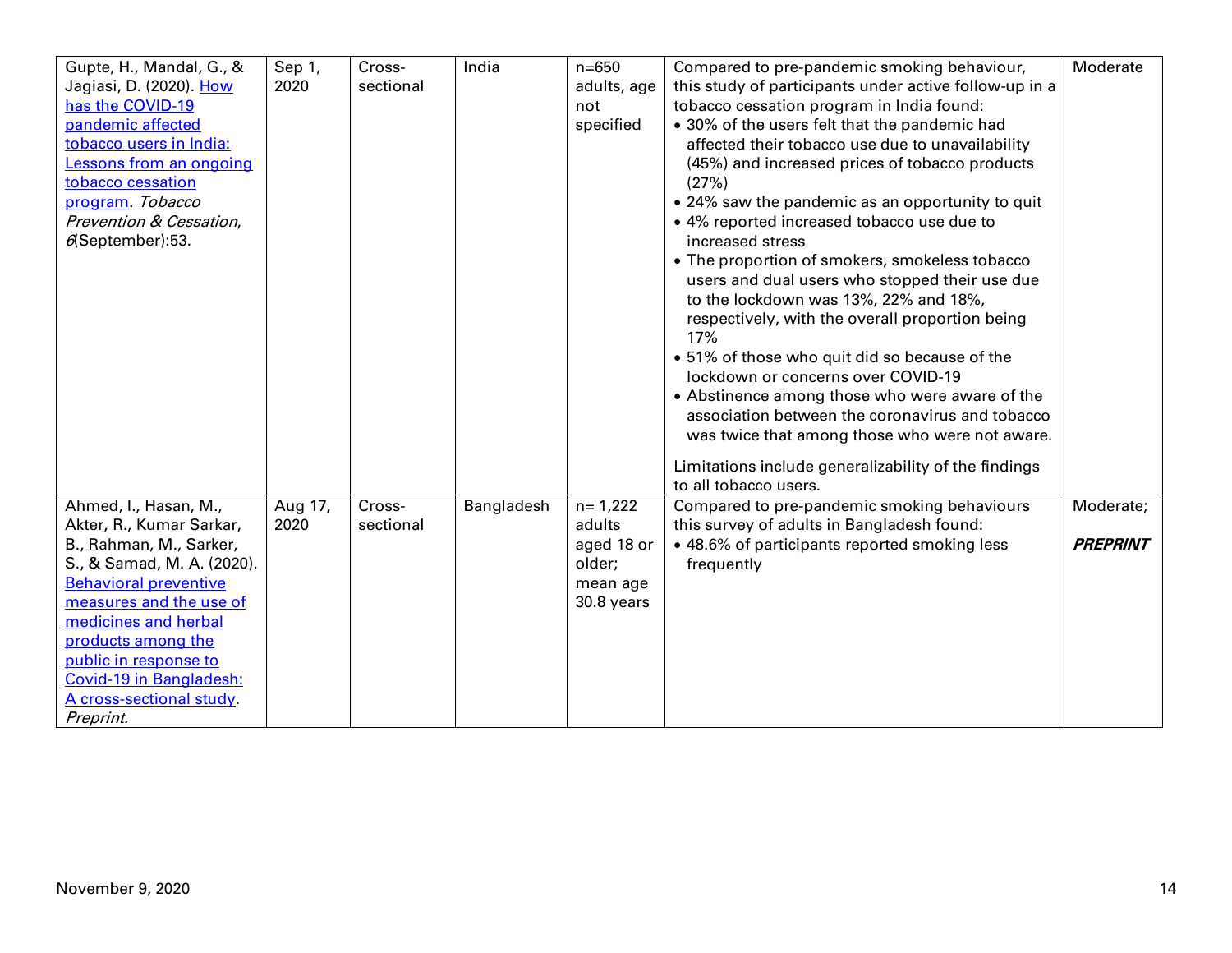| Luk, T. T., Zhao, S., Weng,<br>X., Wong, J. Y.-H., Wu, Y.<br>S., Ho, S. Y.,  Wang, M.<br>P. (2020). Exposure to<br>health misinformation<br>about COVID-19 and<br>increased tobacco and<br>alcohol use: a population-<br>based survey in Hong<br>Kong. Tobacco Control.<br>Epub ahead of print.        | Aug 13,<br>2020 | Cross-<br>sectional | China | $n=1,501$<br>adults<br>aged 18 or<br>older | Compared to pre-pandemic smoking behaviour,<br>this survey of adults in China found:<br>• 19.0% (95% CI 16.8%-21.4%) of respondents<br>reported exposure to misinformation regarding<br>tobacco as protective against COVID-19<br>• 15.6% of current tobacco users reported having<br>increased their tobacco consumption<br>• Having been exposed to misinformation was<br>associated with increased tobacco use (OR 2.37,<br>95% Cl 1.08 to 5.20) in current tobacco users<br>$(n=280)$<br>Limitations of the study include cross-sectional<br>design, small sample size and self-reported<br>measures. | Moderate              |
|--------------------------------------------------------------------------------------------------------------------------------------------------------------------------------------------------------------------------------------------------------------------------------------------------------|-----------------|---------------------|-------|--------------------------------------------|-----------------------------------------------------------------------------------------------------------------------------------------------------------------------------------------------------------------------------------------------------------------------------------------------------------------------------------------------------------------------------------------------------------------------------------------------------------------------------------------------------------------------------------------------------------------------------------------------------------|-----------------------|
| Ma, L., Gao, L., Tak-Fai<br>Lau, J., Atif, R., Johnson,<br>B. T., Yan, A. F.,  Xue,<br>O.-L. (2020). Mental<br>distress and its<br>associations with<br>behavioral outcomes<br>during the COVID-19<br>pandemic: A national<br>survey of Chinese adults.<br>Preprint.                                   | Aug 12,<br>2020 | Cross-<br>sectional | China | $n=10,545$<br>adults<br>aged 18-80         | Compared to pre-pandemic smoking behaviour,<br>this online survey of adults in China found:<br>• Among current smokers, greater mental distress<br>was associated with increased tobacco<br>consumption [OR=1.42, 95% Cl 1.20-1.68 and<br>OR=1.54, 95% Cl 1.31-1.82 per one SD increase in<br>mental distress].<br>Limitations of the study include cross-sectional<br>design and self-reported measures.                                                                                                                                                                                                 | Moderate;<br>PREPRINT |
| Sun, Y., Li, Y., Bao, Y.,<br>Meng, S., Sun, Y.,<br>Schumann, G.,  Shi, J.<br>(2020). Brief Report:<br><b>Increased Addictive</b><br><b>Internet and Substance</b><br><b>Use Behavior During the</b><br><b>COVID-19 Pandemic in</b><br>China. The American<br>Journal on Addictions,<br>29(4), 268-270. | Jun 18,<br>2020 | Cross-<br>sectional | China | $n=6,416,$<br>age not<br>specified         | This online survey of addictive behaviors during the<br>pandemic found:<br>• Overall proportions of self-reported smoking<br>increased from 12.8% pre-pandemic to 13.6%<br>during the pandemic, although the significance of<br>this difference is not reported<br>• 25% of ex-smokers had resumed smoking during<br>the pandemic<br>• 20% of regular smokers increased their usage<br>• 8.4% of regular smokers quit smoking<br>• 6.7% of occasional smokers were smoking<br>regularly                                                                                                                   | Moderate              |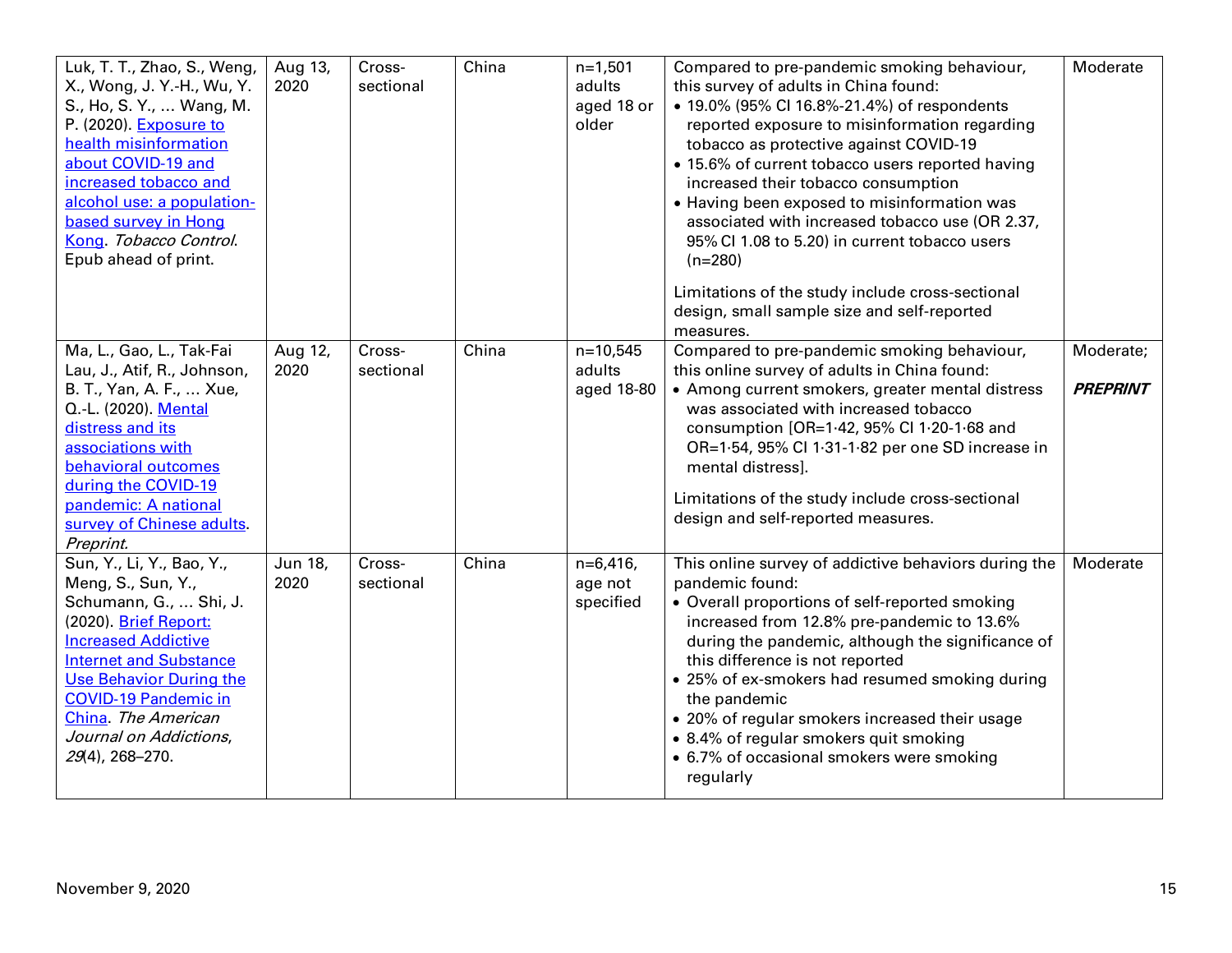| <b>Europe</b>                                    |         |              |         |              |                                                         |          |
|--------------------------------------------------|---------|--------------|---------|--------------|---------------------------------------------------------|----------|
| Jackson, S. E., Garnett, C.,                     | Oct 21, | Longitudinal | England | $n=20,558$   | Compared to pre-pandemic prevalence rates of            | Moderate |
| Shahab, L., Oldham, M.,                          | 2020    |              |         | smokers      | smoking and smoking cessation, a survey of              |          |
| & Brown, J. (2020).                              |         |              |         | aged 16 or   | adults in England aged 16 and over found, among         |          |
| <b>Association of the Covid-</b>                 |         |              |         | older        | past-year smokers, an increase in:                      |          |
| 19 lockdown with                                 |         |              |         |              | · Quit attempts (39.6% vs. 29.1%, adjusted OR           |          |
| smoking, drinking, and                           |         |              |         |              | 1.56, 95% CI 1.23-1.98)                                 |          |
| attempts to quit in                              |         |              |         |              | • Cessation (8.8% vs. 4.1%, adjusted OR 2.63, 95%       |          |
| England: an analysis of                          |         |              |         |              | CI 1.69-4.09)                                           |          |
| 2019-2020 data.                                  |         |              |         |              |                                                         |          |
| Addiction. Epub ahead of                         |         |              |         |              |                                                         |          |
| print.                                           |         |              |         |              | The pandemic lockdown was not associated with           |          |
|                                                  |         |              |         |              | a significant change in smoking prevalence.             |          |
|                                                  |         |              |         |              | There was no significant change in use of               |          |
|                                                  |         |              |         |              | evidence-based support among smokers who                |          |
|                                                  |         |              |         |              | tried to quit, but use of remote support increased      |          |
|                                                  |         |              |         |              | (10.9% vs. 2.7%, adjusted OR 3.59, 95% Cl 1.56-         |          |
|                                                  |         |              |         |              | $8.23$ ).                                               |          |
| Vanderbruggen, N.,                               | Sep 22, | Cross-       | Belgium | $n=3,632$    | Compared to pre-pandemic smoking behaviour, a           | Moderate |
| Matthys, F., Van Laere, S.,                      | 2020    | sectional    |         | adults aged  | survey of Belgian adults found:                         |          |
| Zeeuws, D., Santermans,                          |         |              |         | 18 or older; | · 15.4% smoked before lockdown                          |          |
| L., Van den Ameele, S., &                        |         |              |         | mean age     | • 1% quit smoking during lockdown                       |          |
| Crunelle, C. L. (2020).                          |         |              |         | 42 years     | . 0.9% started smoking during lockdown                  |          |
| <b>Self-Reported Alcohol,</b>                    |         |              |         |              | • 7.4% smoked more than before lockdown                 |          |
| <b>Tobacco, and Cannabis</b>                     |         |              |         |              | . 2.5% smoked less than before lockdown.                |          |
| Use during COVID-19<br><b>Lockdown Measures:</b> |         |              |         |              | The average number of cigarettes smoked per             |          |
| <b>Results from a Web-</b>                       |         |              |         |              | day among smokers increased from 1.5 (SD: 4.5)          |          |
| <b>Based Survey</b> European                     |         |              |         |              | before lockdown to 1.7 (SD: 5.5) during lockdown.       |          |
| Addiction Research. Epub                         |         |              |         |              |                                                         |          |
| ahead of print.                                  |         |              |         |              | Age was inversely associated with odds of               |          |
|                                                  |         |              |         |              | smoking more during lockdown (OR 0.99, 95% CI           |          |
|                                                  |         |              |         |              | 0.98, 1.00, $p = .027$ ). Living alone ( $p < .001$ ),  |          |
|                                                  |         |              |         |              | having a vocational educational level ( $p = .04$ ), or |          |
|                                                  |         |              |         |              | being at home more due to technical                     |          |
|                                                  |         |              |         |              | unemployment ( $p = 0.01$ ) were also associated        |          |
|                                                  |         |              |         |              | with smoking more during lockdown.                      |          |
|                                                  |         |              |         |              |                                                         |          |
|                                                  |         |              |         |              | Limitations include that females and healthcare         |          |
|                                                  |         |              |         |              | workers were overrepresented in the study               |          |
|                                                  |         |              |         |              | sample compared to the adult Belgian population.        |          |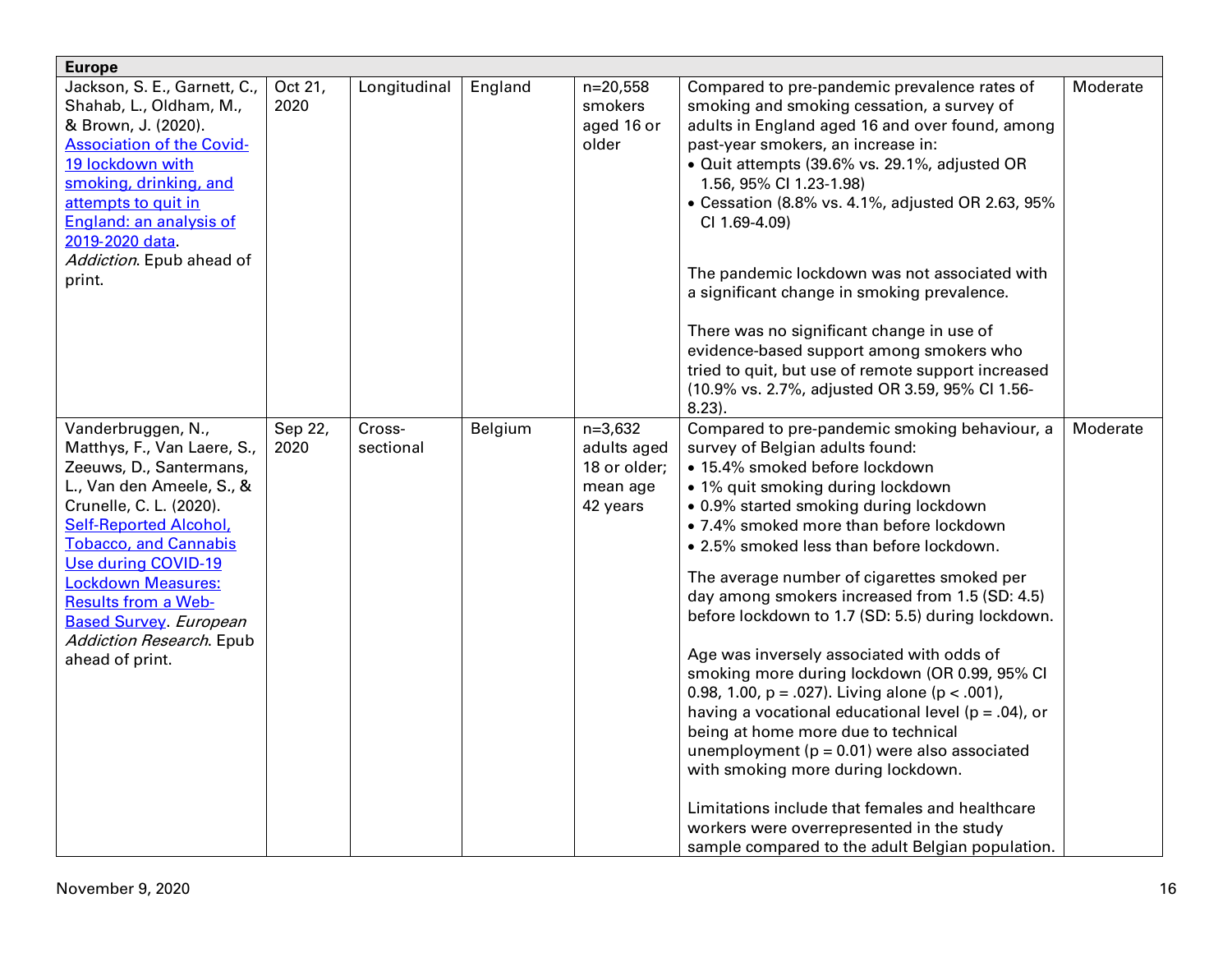| Rolland, B., Haesebaert,<br>Compared to pre-pandemic smoking behavior, a<br>F., Zante, E., Benyamina,<br>2020<br>sectional<br>adults aged<br>survey of adults aged 16 and older in France<br>A., Haesebaert, J., &<br>16 or older;<br>found:<br>Franck, N. (2020). Global<br>• 8.7% increased their tobacco use<br>mean age<br><b>Changes and Factors of</b><br>47.5 years<br>• 5.2% decreased their tobacco use<br><b>Increase in Caloric/Salty</b><br>• 10.6% had no change in tobacco use<br>Food Intake, Screen Use,<br>Those reporting an increase in tobacco use were<br>and Substance Use<br>more likely to be female, aged older than 50<br><b>During the Early COVID-</b><br>years, single, have a lower level of education, a<br>19 Containment Phase in<br>job seeker, have lower wellbeing, have a higher<br>the General Population in |
|----------------------------------------------------------------------------------------------------------------------------------------------------------------------------------------------------------------------------------------------------------------------------------------------------------------------------------------------------------------------------------------------------------------------------------------------------------------------------------------------------------------------------------------------------------------------------------------------------------------------------------------------------------------------------------------------------------------------------------------------------------------------------------------------------------------------------------------------------|
|                                                                                                                                                                                                                                                                                                                                                                                                                                                                                                                                                                                                                                                                                                                                                                                                                                                    |
|                                                                                                                                                                                                                                                                                                                                                                                                                                                                                                                                                                                                                                                                                                                                                                                                                                                    |
|                                                                                                                                                                                                                                                                                                                                                                                                                                                                                                                                                                                                                                                                                                                                                                                                                                                    |
|                                                                                                                                                                                                                                                                                                                                                                                                                                                                                                                                                                                                                                                                                                                                                                                                                                                    |
|                                                                                                                                                                                                                                                                                                                                                                                                                                                                                                                                                                                                                                                                                                                                                                                                                                                    |
|                                                                                                                                                                                                                                                                                                                                                                                                                                                                                                                                                                                                                                                                                                                                                                                                                                                    |
|                                                                                                                                                                                                                                                                                                                                                                                                                                                                                                                                                                                                                                                                                                                                                                                                                                                    |
|                                                                                                                                                                                                                                                                                                                                                                                                                                                                                                                                                                                                                                                                                                                                                                                                                                                    |
|                                                                                                                                                                                                                                                                                                                                                                                                                                                                                                                                                                                                                                                                                                                                                                                                                                                    |
|                                                                                                                                                                                                                                                                                                                                                                                                                                                                                                                                                                                                                                                                                                                                                                                                                                                    |
| level of stress and still working in the workplace.<br><b>France: Survey Study.</b>                                                                                                                                                                                                                                                                                                                                                                                                                                                                                                                                                                                                                                                                                                                                                                |
| JMIR Public Health and                                                                                                                                                                                                                                                                                                                                                                                                                                                                                                                                                                                                                                                                                                                                                                                                                             |
| Limitations include the use of a convenience<br>Surveillance, 6(3), e19630.                                                                                                                                                                                                                                                                                                                                                                                                                                                                                                                                                                                                                                                                                                                                                                        |
| sample, although data were weighted by age and                                                                                                                                                                                                                                                                                                                                                                                                                                                                                                                                                                                                                                                                                                                                                                                                     |
| gender based on French census.                                                                                                                                                                                                                                                                                                                                                                                                                                                                                                                                                                                                                                                                                                                                                                                                                     |
| Niedzwiedz, C. L., Green,<br>Sep 14,<br><b>UK</b><br>$n=9,748$<br>Compared to pre-pandemic smoking behaviour,<br>Moderate<br>Cohort                                                                                                                                                                                                                                                                                                                                                                                                                                                                                                                                                                                                                                                                                                                |
| M. J., Benzeval, M.,<br>2020<br>adults aged<br>an analysis of UK Household Longitudinal Study                                                                                                                                                                                                                                                                                                                                                                                                                                                                                                                                                                                                                                                                                                                                                      |
| Campbell, D., Craig, P.,<br>18 or older;<br>data, for adults found that current smoking one                                                                                                                                                                                                                                                                                                                                                                                                                                                                                                                                                                                                                                                                                                                                                        |
| Demou, E.,  Katikireddi,<br>month into lockdown had decreased. This<br>mean age                                                                                                                                                                                                                                                                                                                                                                                                                                                                                                                                                                                                                                                                                                                                                                    |
| S. V. (2020). Mental health<br>appeared to be driven by a decrease in smoking<br>49.5 years                                                                                                                                                                                                                                                                                                                                                                                                                                                                                                                                                                                                                                                                                                                                                        |
| and health behaviours<br>among lighter smokers.                                                                                                                                                                                                                                                                                                                                                                                                                                                                                                                                                                                                                                                                                                                                                                                                    |
| before and during the                                                                                                                                                                                                                                                                                                                                                                                                                                                                                                                                                                                                                                                                                                                                                                                                                              |
| initial phase of the<br>Longitudinal analysis showed that the risk of<br><b>COVID-19 lockdown:</b>                                                                                                                                                                                                                                                                                                                                                                                                                                                                                                                                                                                                                                                                                                                                                 |
| smoking reduced during the pandemic (RR 0.9,<br>Longitudinal analyses of                                                                                                                                                                                                                                                                                                                                                                                                                                                                                                                                                                                                                                                                                                                                                                           |
| 95% CI 0.8,1.0, n.s.) and risk of e-cigarette<br>the UK Household                                                                                                                                                                                                                                                                                                                                                                                                                                                                                                                                                                                                                                                                                                                                                                                  |
| smoking also reduced (RR 0.7, 95% Cl 0.5,0.9).<br>Longitudinal Study.<br>There were no significant interactions with age,                                                                                                                                                                                                                                                                                                                                                                                                                                                                                                                                                                                                                                                                                                                          |
| Journal of Epidemiology<br>gender, educational level and race/ethnicity.                                                                                                                                                                                                                                                                                                                                                                                                                                                                                                                                                                                                                                                                                                                                                                           |
| and Community Health.                                                                                                                                                                                                                                                                                                                                                                                                                                                                                                                                                                                                                                                                                                                                                                                                                              |
| Epub ahead of print.                                                                                                                                                                                                                                                                                                                                                                                                                                                                                                                                                                                                                                                                                                                                                                                                                               |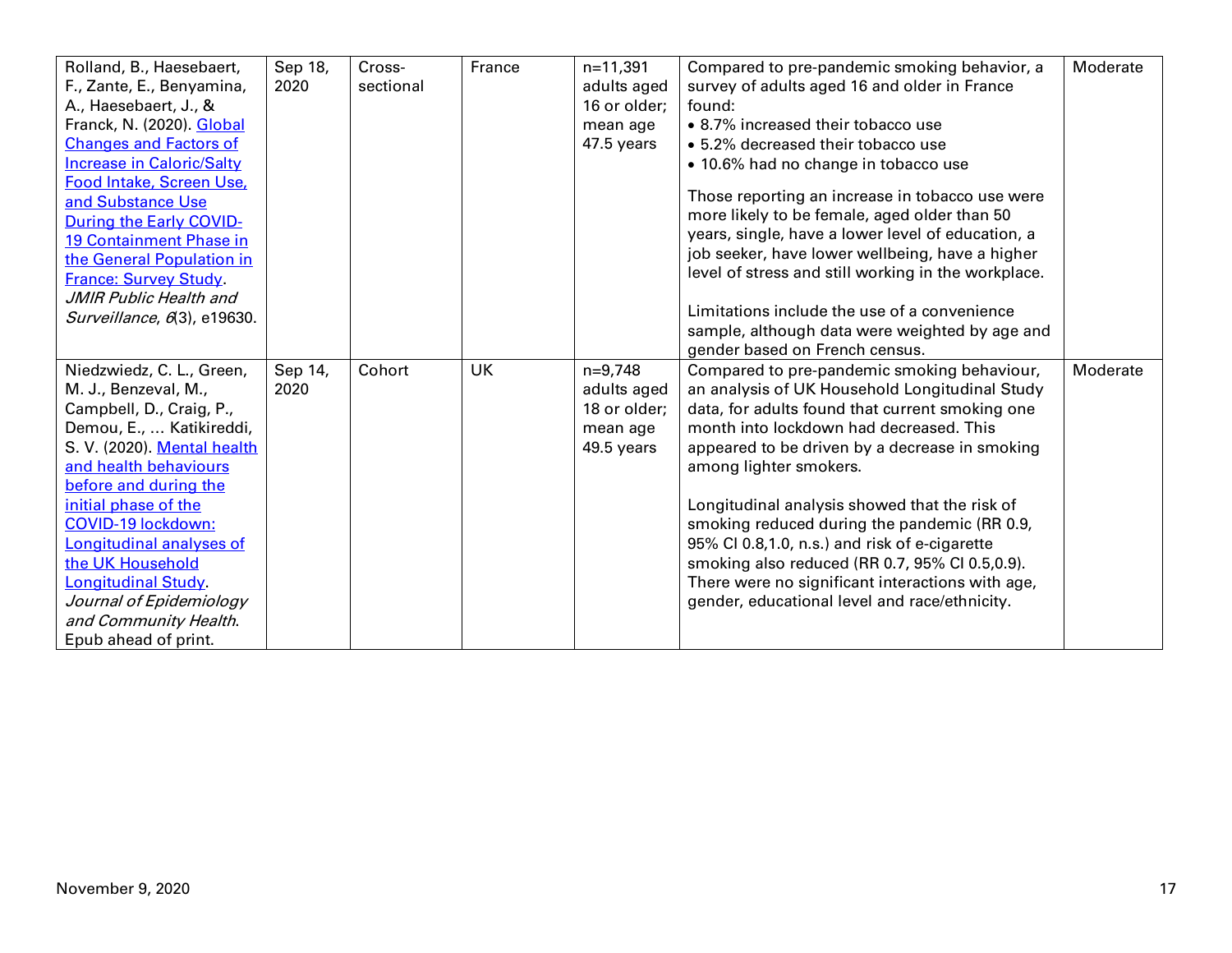| Tattan-Birch, H., Perski,<br>O., Jackson, S., Shahab,<br>L., West, R., & Brown, J.<br>(2020). COVID-19,<br>smoking, vaping and<br>quitting: a representative<br>population survey in<br><b>England</b> Addiction. Epub<br>ahead of print.                                                          | Sep 11,<br>2020 | Cross-<br>sectional | England                                                                                                          | $n=3,179$<br>adults aged<br>18 or older;<br>mean age<br>52.4 years | In a survey of cigarette and e-cigarette smokers<br>who had attempted to quit in the previous 3<br>months:<br>• 12.2% of cigarette quit attempts were reportedly<br>triggered by the COVID-19 pandemic<br>• 11.2% of vaping quit attempts were triggered by<br>the COVID-19 pandemic<br>Compared to pre-pandemic smoking behavior:<br>• 47.5% of smokers smoked the same number of<br>cigarettes inside their home<br>• 23.2% smoked fewer cigarettes inside their<br>home<br>• 23.9% smoked more cigarettes inside their<br>home<br>Odds of smoking more inside the home did not<br>differ by socioeconomic status. | Moderate |
|----------------------------------------------------------------------------------------------------------------------------------------------------------------------------------------------------------------------------------------------------------------------------------------------------|-----------------|---------------------|------------------------------------------------------------------------------------------------------------------|--------------------------------------------------------------------|----------------------------------------------------------------------------------------------------------------------------------------------------------------------------------------------------------------------------------------------------------------------------------------------------------------------------------------------------------------------------------------------------------------------------------------------------------------------------------------------------------------------------------------------------------------------------------------------------------------------|----------|
| Pišot, S., Milovanović, I.,<br>Šimunič, B., Gentile, A.,<br>Bosnar, K., Prot, F.,<br>Drid, P. (2020).<br><b>Maintaining everyday life</b><br>praxis in the time of<br><b>COVID-19 pandemic</b><br>measures (ELP-COVID-19<br>survey). European<br>Journal of Public Health.<br>Epub ahead of print. | Sep 3,<br>2020  | Cross-<br>sectional | Bosnia,<br>Herzegovina<br>Croatia,<br>Greece,<br>Kosovo,<br>Italy, Serbia,<br>Slovakia,<br>Slovenia<br>and Spain | $n=4,108$<br>adults aged<br>15 or older;<br>mean age<br>32 years   | Compared to pre-pandemic smoking behavior, a<br>survey of adults aged 15 years and older across 9<br>European countries found:<br>• 8% increased their smoking behaviour<br>• 14% decreased their smoking behaviour<br>• 13% smoking behaviour stayed the same<br>The proportion of respondents who were male<br>varied by country (from 21.1%-51.6%) but overall<br>males made up 36.4% of the sample, limiting<br>generalizability.                                                                                                                                                                                | Low      |
| Cancello, R., Soranna, D.,<br>Zambra, G., Zambon, A.,<br>& Invitti, C. (2020).<br>Determinants of the<br>Lifestyle Changes during<br>COVID-19 Pandemic in<br>the Residents of Northern<br>Italy. International<br>Journal of Environmental<br><b>Research and Public</b><br>Health, 17(17), 6287.  | Aug 28,<br>2020 | Cross-<br>sectional | Italy                                                                                                            | $n = 272$<br>adults aged<br>18 or older                            | Compared to pre-pandemic smoking behaviour, a<br>survey of Italian adults who smoked found:<br>• 38% had increased cigarette consumption<br>Increased cigarette consumption was more likely<br>in those with increased food intake and whose<br>sleep quality either improved or worsened<br>compared to prior to the pandemic.<br>Limitations include a small sample size and lack<br>of generalizability as a high proportion of<br>respondents were female.                                                                                                                                                       | Low      |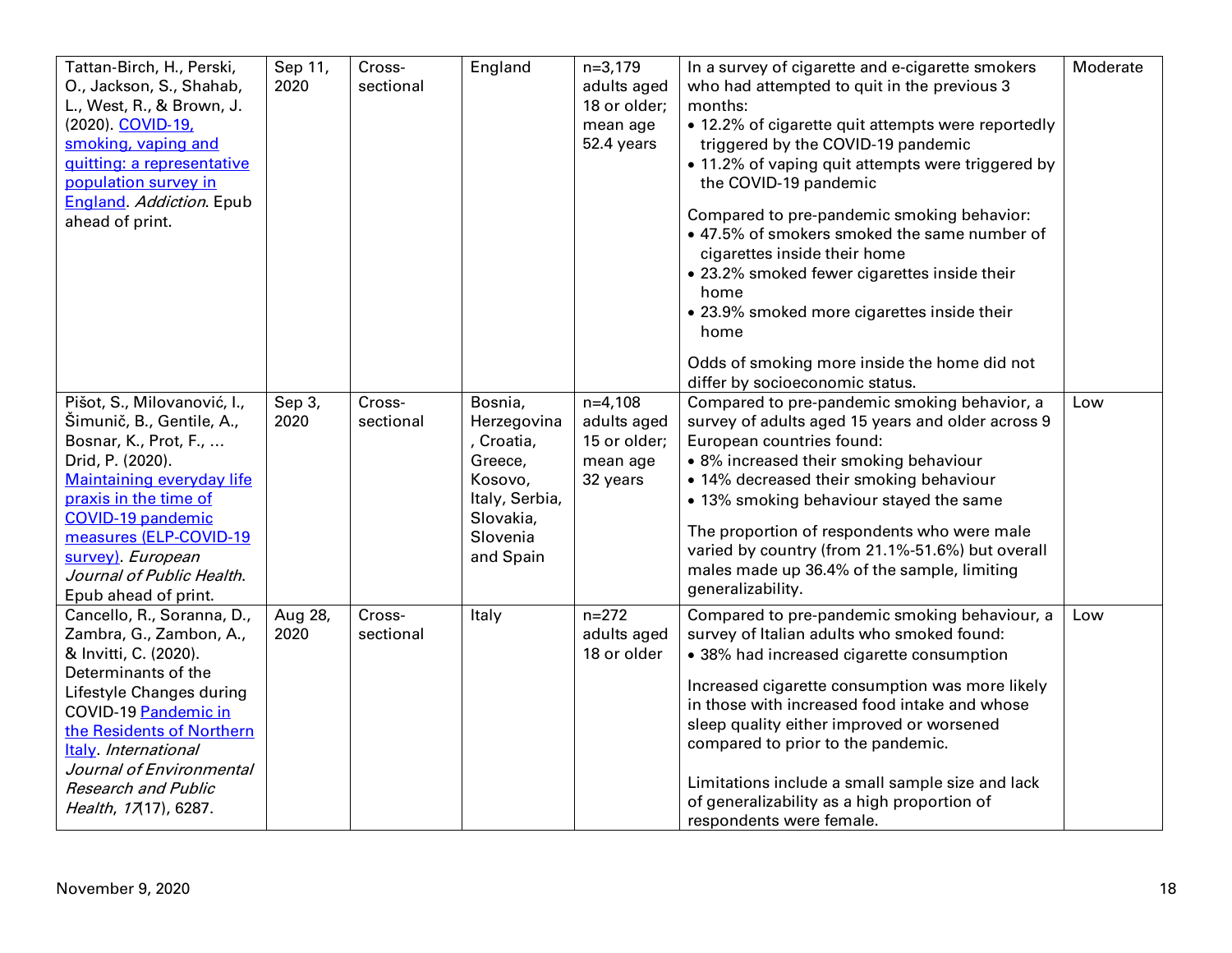| Đogaš, Z., Kalcina, L. L.,<br>Dodig, I. P., Demirović, S.,<br>Madirazza, K., Valić, M., &<br>Pecotić, R. (2020). The<br>effect of COVID-19<br>lockdown on lifestyle and<br>mood in Croatian general<br>population: A cross-<br>sectional study. Croatian<br>Medical Journal, 61(4),<br>309-318. | Aug 21,<br>2020 | Cross-<br>sectional | Croatia     | $n=3,027$<br>adults aged<br>18 or older;<br>median age<br>40 years    | Compared to pre-pandemic smoking behaviour, a<br>survey of Croatian adults found:<br>• The average number of cigarettes smoked daily<br>increased from 12.3 (SD: 7.8) to 14.3 (SD: 10.3),<br>p <.001. However, this was primarily driven by<br>the increase in number of cigarettes smoked<br>daily by women: 11.8 (SD: 7.4) to 13.9 (SD: 9.8),<br>$p < 001$ .<br>Study generalizability is limited, given that 79.7%<br>of the sample were females.                                                                                         | Low |
|-------------------------------------------------------------------------------------------------------------------------------------------------------------------------------------------------------------------------------------------------------------------------------------------------|-----------------|---------------------|-------------|-----------------------------------------------------------------------|----------------------------------------------------------------------------------------------------------------------------------------------------------------------------------------------------------------------------------------------------------------------------------------------------------------------------------------------------------------------------------------------------------------------------------------------------------------------------------------------------------------------------------------------|-----|
| Bommelé, J., Hopman, P.,<br>Walters, B. H., Geboers,<br>C., Croes, E., Fong, G. T.,<br>Willemsen, M. (2020).<br>The double-edged<br>relationship between<br><b>COVID-19 stress and</b><br>smoking: Implications for<br>smoking cessation.<br>Tobacco Induced<br>Diseases, 18(July):63.          | Jul 20,<br>2020 | Cross-<br>sectional | Netherlands | $n=1,067$<br>smokers,<br>age not<br>specified                         | Compared to pre-pandemic smoking behaviour,<br>an online survey of smokers found:<br>· 14.1% smoked less<br>• 18.9% smoked more.<br>• 24.7% believed quitting smoking had become<br>more difficult,<br>• 6.4% reported quitting smoking had become<br>easier.<br>Stress had both positive and negative affects:<br>• Severely stressed smokers were more likely to<br>have either increased (OR 3.75; 95% Cl 1.84-<br>7.64; p<0.001) or reduced (OR 3.97; 95% Cl 1.70-<br>9.28; p<0.001) their smoking.<br>The sample is not well described. | Low |
| Kayhan Tetik, B., Gedik<br>Tekinemre, I., & Taş, S.<br>(2020). The Effect of the<br><b>COVID-19 Pandemic on</b><br><b>Smoking Cessation</b><br>Success Journal of<br>Community Health. Epub<br>ahead of print.                                                                                  | Jul 8,<br>2020  | Cohort              | Turkey      | $n = 357$<br>smokers or<br>former<br>smokers,<br>age not<br>specified | In 2 follow-up telephone calls of those who<br>attended a smoking cessation clinic in 2018:<br>• Of the 23.7% of participants that had stopped<br>smoking one year after attending the clinic,<br>87.2% had resumed smoking during the COVID-<br>19 pandemic<br>• 46.2% of those who reported smoking at the<br>start of the COVID-19 pandemic had quit.<br>Limitations of the study are that the sample was<br>mostly male and only 122 participants were<br>followed up during the COVID-19 pandemic.                                      | Low |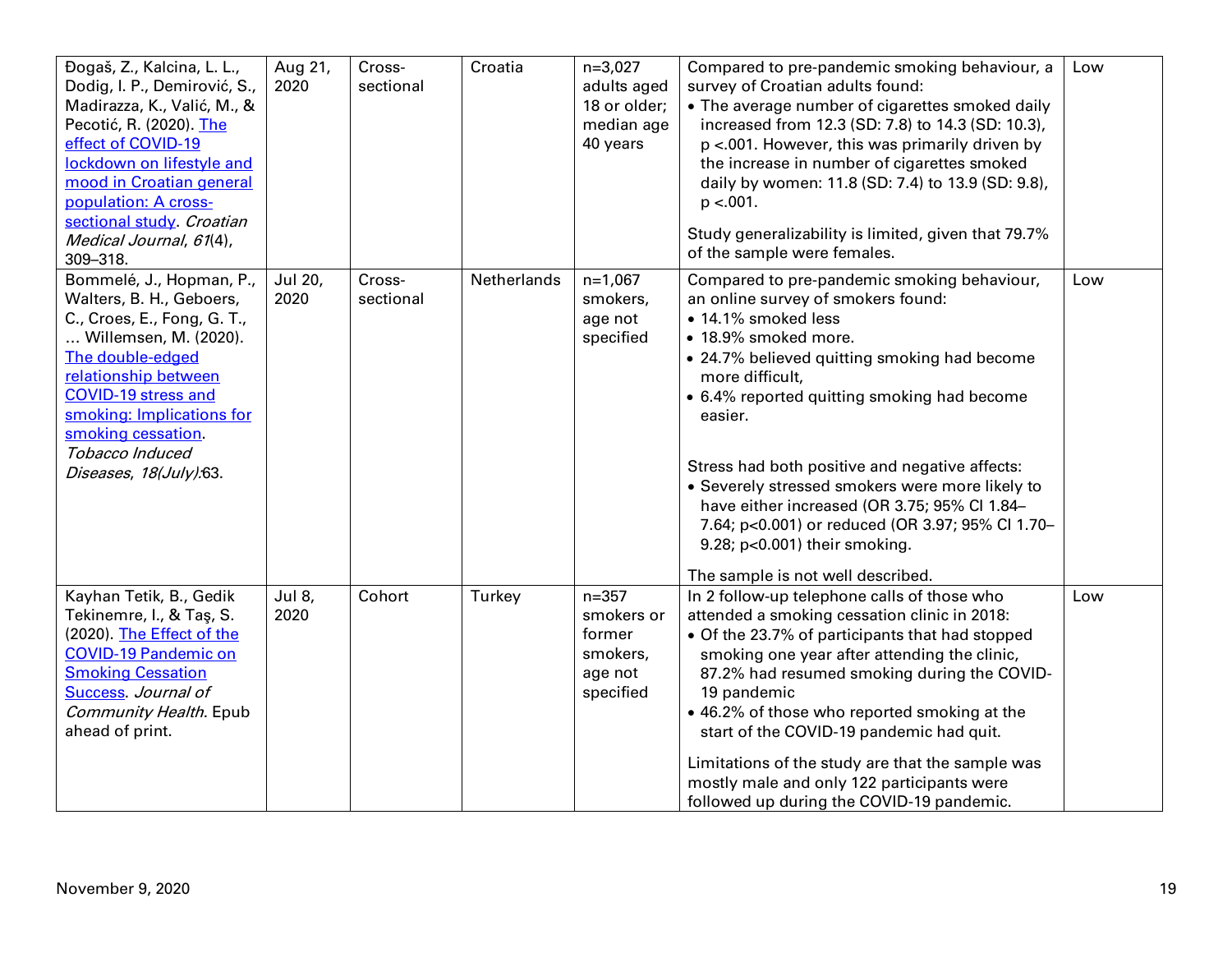| Di Renzo, L., Gualtieri, P.,<br>Pivari, F., Soldati, L.,<br>Attinà, A., Cinelli, G.,<br>De Lorenzo, A. (2020).<br><b>Eating habits and lifestyle</b><br>changes during COVID-19<br>lockdown: An Italian<br>survey. Journal of<br>Translational Medicine,<br>18.229. | Jun 8,<br>2020  | Cross-<br>sectional | Italy       | $n=3,533$<br>respondent<br>s aged 12<br>or older;<br>mean age<br>36 years | An online survey of lifestyle habits during the<br>COVID-19 pandemic lockdown found:<br>• A decrease in number of smokers: 74.9% did<br>not smoke prior to the pandemic and 78.2% did<br>not smoke during the pandemic (p<0.001).<br>A limitation of the study is that the sample was<br>76.1% female.                                                                                                                                                                                                                                                                                                                                                                      | Moderate |
|---------------------------------------------------------------------------------------------------------------------------------------------------------------------------------------------------------------------------------------------------------------------|-----------------|---------------------|-------------|---------------------------------------------------------------------------|-----------------------------------------------------------------------------------------------------------------------------------------------------------------------------------------------------------------------------------------------------------------------------------------------------------------------------------------------------------------------------------------------------------------------------------------------------------------------------------------------------------------------------------------------------------------------------------------------------------------------------------------------------------------------------|----------|
| Sidor, A., & Rzymski, P.<br>(2020). Dietary Choices<br>and Habits during COVID-<br>19 Lockdown: Experience<br>from Poland. Nutrients,<br>12(6), 1657.                                                                                                               | Jun 3,<br>2020  | Cross-<br>sectional | Poland      | $n=1,087$<br>adults aged<br>18 or older;<br>mean age<br>27.7 years        | An online survey during the COVID-19 pandemic<br>lockdown found:<br>• 14.1% of all respondents reported smoking<br>• 45% of smokers reported smoking more<br>Limitations of the study is a potential lack of<br>generalizability due to a young respondent mean<br>age.                                                                                                                                                                                                                                                                                                                                                                                                     | Moderate |
| Elling, J., Crutzen, R.,<br>Talhout, R., & De Vries, H.<br>(2020). Tobacco smoking<br>and smoking cessation in<br>times of COVID-19.<br>Tobacco Prevention &<br>Cessation, 6 July): 39.                                                                             | May 22,<br>2020 | Cross-<br>sectional | Netherlands | n=340 adult<br>smokers<br>aged 18 or<br>older; mean<br>age 49<br>years    | An online survey conducted during the COVID-19<br>pandemic found that for adult smokers who were<br>willing to quit smoking:<br>• 67.7% reported that the COVID-19 pandemic did<br>not influence the number of cigarettes smoked<br>per day<br>• 18.5% smoked fewer cigarettes<br>• 13.8% smoked more cigarettes<br>One-third reported more motivation to quit,<br>which was positively associated with beliefs that:<br>• COVID-19 is a serious threat,<br>• Smokers are at higher risk of catching COVID-19<br>and developing severe illness than non-<br>smokers.<br>Limitation is that the study only included smokers<br>who were willing to quit in the next 5 years. | Moderate |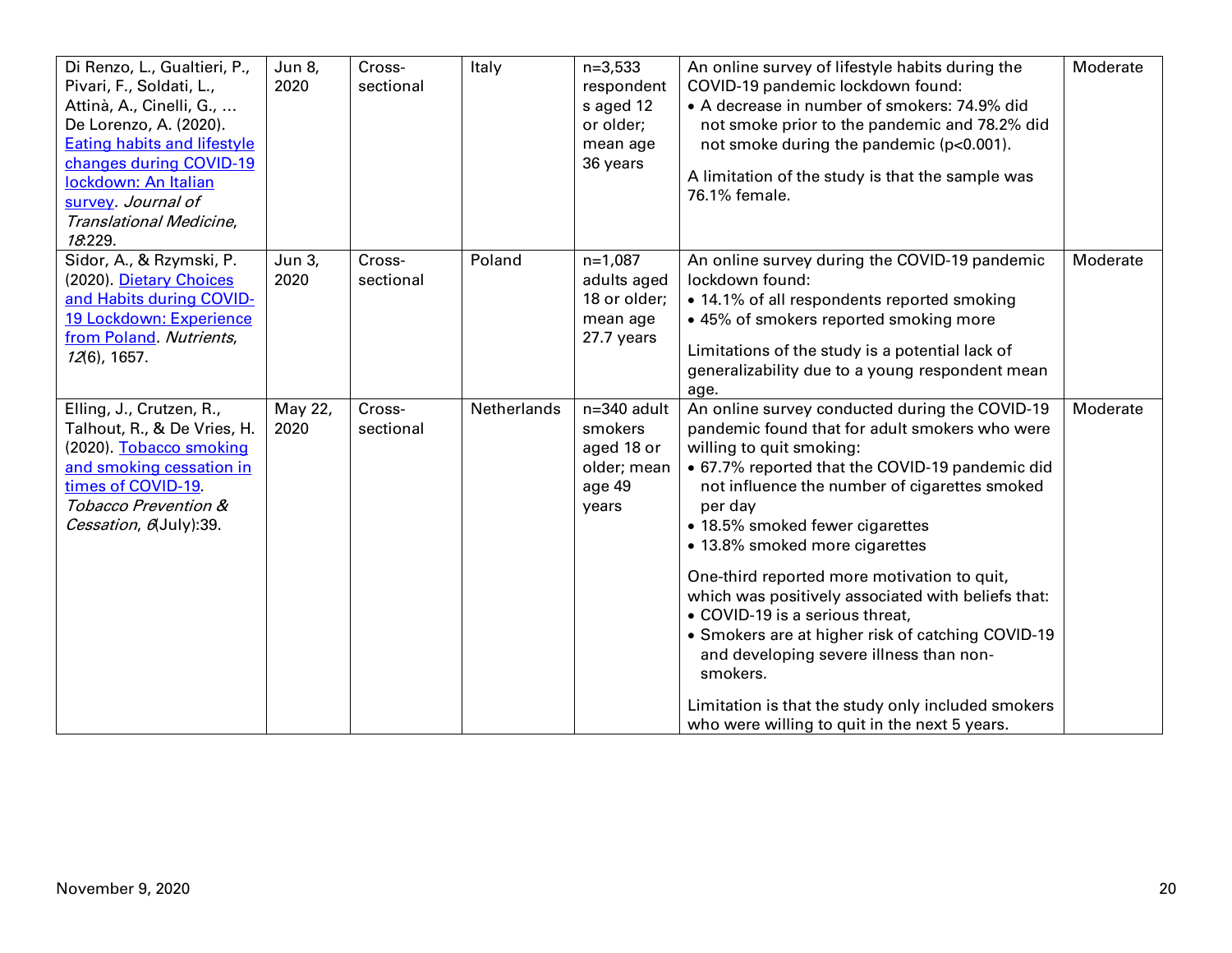|                                |         | Cross-    | Italy     | $n=1,825$    |                                                     | Moderate        |
|--------------------------------|---------|-----------|-----------|--------------|-----------------------------------------------------|-----------------|
| Caponnetto, P., Inguscio,      | May 20, |           |           |              | An online survey of changes in tobacco product      |                 |
| L., Saitta, C., Maglia, M.,    | 2020    | sectional |           | adults,      | use during COVID-19 lockdown found:                 |                 |
| Benfatto, F., & Polosa, R.     |         |           |           | mean age     | • 9.1% of dual users of e-cigarettes and cigarettes |                 |
| (2020). Smoking behavior       |         |           |           | 34.7 years   | and 72.4% of exclusive cigarette smokers            |                 |
| and psychological              |         |           |           |              | perceived decreased daily consumption;              |                 |
| dynamics during covid-19       |         |           |           |              | • 67.6% of exclusive cigarette smokers changed      |                 |
| social distancing and          |         |           |           |              | their purchasing habits, e.g., stockpiling          |                 |
| stay-at-home policies: A       |         |           |           |              | products to avoid leaving home frequently           |                 |
| survey. Health                 |         |           |           |              | • 64% of exclusive cigarette smokers have           |                 |
| Psychology Research,           |         |           |           |              | considered quitting.                                |                 |
| $8(1)$ , 68-73.                |         |           |           |              |                                                     |                 |
|                                |         |           |           |              | Limitations include that the questionnaire was      |                 |
|                                |         |           |           |              | advertised elsewhere but accessed through an        |                 |
|                                |         |           |           |              | anti-smoking league.                                |                 |
| Jackson, S., Brown, J.,        | May 5,  | Cross-    | <b>UK</b> | $n = 55,481$ | An online survey studied the relationship           | Moderate        |
| Shahab, L., Steptoe, A., &     | 2020    | sectional |           | adults aged  | between smoking and stress about becoming ill       |                 |
| Fancourt, D. (2020).           |         |           |           | 18 or older  | with COVID-19.                                      | <b>PREPRINT</b> |
| COVID-19, smoking, and         |         |           |           |              |                                                     |                 |
| inequalities: a cross-         |         |           |           |              | They found that those who experienced               |                 |
| sectional survey of adults     |         |           |           |              | significant stress reported an increase in smoking  |                 |
| in the UK. Preprint.           |         |           |           |              | (OR 1.84; 95% CI 1.66-2.04).                        |                 |
| <b>Oceania</b>                 |         |           |           |              |                                                     |                 |
| Pettigrew, S., Jun, M.,        | Sep 15, | Cross-    | Australia | $n=1,204$    | A survey of smokers (who were all smoking at        |                 |
| Roberts, I., Bullen, C.;       | 2020    | sectional | and UK    | smokers;     | least 1 cigarette/day) in Australia and the UK      |                 |
| Nallaiah, K., Rodgers, A.      |         |           |           | mean age     | during the early stages of the pandemic found       |                 |
| (2020). Preferences for        |         |           |           | 46.5 years   | that 28.8% of respondents intended to quit within   |                 |
| <b>Tobacco Cessation</b>       |         |           |           |              | the next 2 weeks and more than half had an          |                 |
| <b>Information and Support</b> |         |           |           |              |                                                     |                 |
|                                |         |           |           |              | interest in cessation supports.                     |                 |
| During Covid-19. Journal       |         |           |           |              |                                                     |                 |
| of Addiction Medicine.         |         |           |           |              | UK respondents were more likely to prefer           |                 |
| Epub ahead of print.           |         |           |           |              | cessation information to come from government       |                 |
|                                |         |           |           |              | sources, whereas Australian respondents             |                 |
|                                |         |           |           |              | preferred radio news and Quitline sources.          |                 |
|                                |         |           |           |              |                                                     |                 |
|                                |         |           |           |              | Limitations include a low response rate of 8% in    |                 |
|                                |         |           |           |              | the UK sample.                                      |                 |

 $\overline{\phantom{a}}$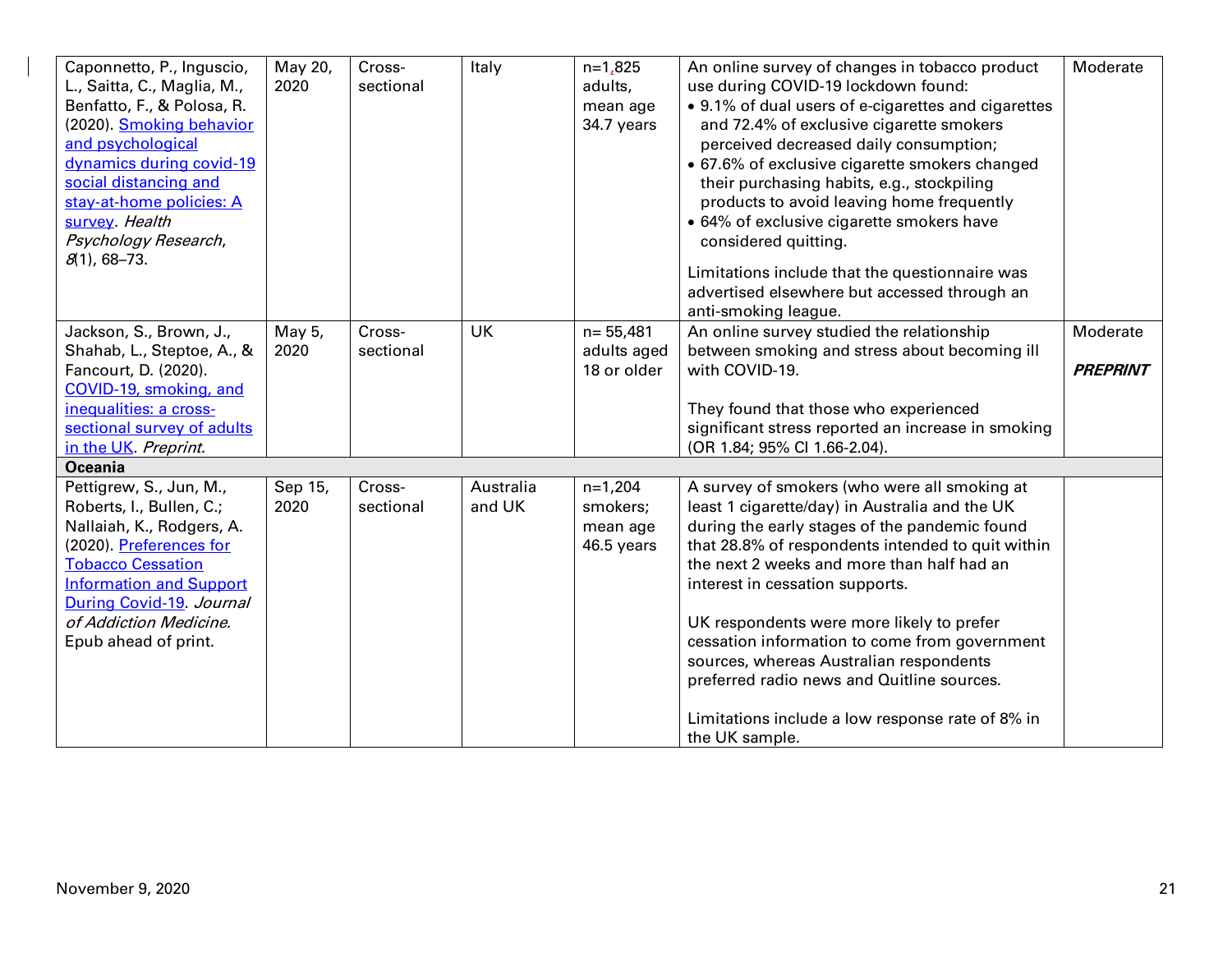| Stanton, R., To, Q. G.,          | Jun 5, | Cross-    | Australia | $n=1,491$    | A web-based survey examined associations           | Moderate |
|----------------------------------|--------|-----------|-----------|--------------|----------------------------------------------------|----------|
| Khalesi, S., Williams, S.        | 2020   | sectional |           | adults aged  | between depression, anxiety and stress and         |          |
| L., Alley, S. J., Thwaite, T.    |        |           |           | 18 or older; | changes in health behaviors, during COVID-19       |          |
| L.,  Vandelanotte, C.            |        |           |           | mean 50.5    | and social isolation found, regarding tobacco use: |          |
| (2020). Depression,              |        |           |           | years        | • 88.5% were non-smokers, and 89.7% reported       |          |
| <b>Anxiety and Stress during</b> |        |           |           |              | no change;                                         |          |
| <b>COVID-19: Associations</b>    |        |           |           |              | • 6.9% reported increasing smoking frequency       |          |
| with Changes in Physical         |        |           |           |              | • 3.4% reported a decrease in smoking frequency    |          |
| <b>Activity, Sleep, Tobacco</b>  |        |           |           |              |                                                    |          |
| and Alcohol Use in               |        |           |           |              | Those who reported increased smoking               |          |
| <b>Australian Adults</b>         |        |           |           |              | frequency were more likely to have higher          |          |
| International Journal of         |        |           |           |              | depression (adjusted OR 1.09, 95% Cl 1.04-1.13),   |          |
| Environmental Research           |        |           |           |              | anxiety (adjusted OR 1.12, 95% CI 1.06-1.18), and  |          |
| and Public Health, 17(11),       |        |           |           |              | stress (adjusted OR 1.10, 95% Cl 1.05-1.15)        |          |
| 4065.                            |        |           |           |              | symptoms.                                          |          |
|                                  |        |           |           |              |                                                    |          |
|                                  |        |           |           |              | Limitations to generalizability include a sample   |          |
|                                  |        |           |           |              | that is 67.4% female.                              |          |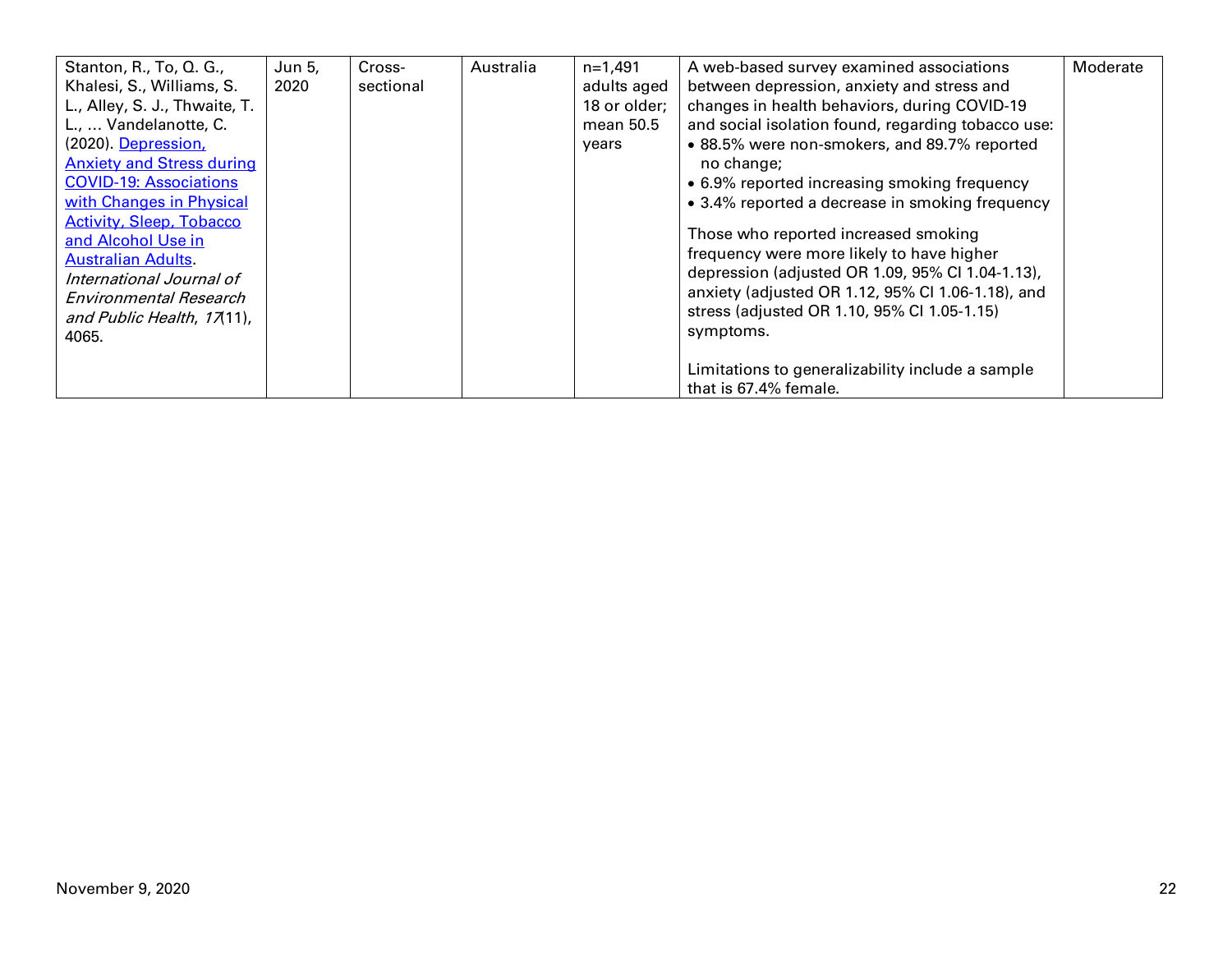# **Table 3: Single Studies of Vaping**

| <b>Reference</b>                                                                                                                                                                                                                                                                  | <b>Date</b><br><b>Released</b> | <b>Study</b><br><b>Design</b> | <b>Country</b>          | <b>Population</b>                          | <b>Summary of findings</b>                                                                                                                                                                                                                                                                                                                                                                                                                                                                                                                                                                     | <b>Quality</b><br><b>Rating:</b> |
|-----------------------------------------------------------------------------------------------------------------------------------------------------------------------------------------------------------------------------------------------------------------------------------|--------------------------------|-------------------------------|-------------------------|--------------------------------------------|------------------------------------------------------------------------------------------------------------------------------------------------------------------------------------------------------------------------------------------------------------------------------------------------------------------------------------------------------------------------------------------------------------------------------------------------------------------------------------------------------------------------------------------------------------------------------------------------|----------------------------------|
| <b>Americas</b>                                                                                                                                                                                                                                                                   |                                |                               |                         |                                            |                                                                                                                                                                                                                                                                                                                                                                                                                                                                                                                                                                                                |                                  |
| Sharma, P., Ebbert, J. O.,<br>Rosedahl, J. K., & Philpot,<br>L. M. (2020). Changes in<br>substance use among<br>voung adults during a<br>respiratory disease<br>pandemic. SAGE Open<br>Medicine. Epub ahead of<br>print.                                                          | Oct 14,<br>2020                | Cross-<br>sectional           | United<br><b>States</b> | $n=1,018$<br>young<br>adults aged<br>18-25 | Compared to pre-pandemic vaping behaviour, a<br>survey of young adults in a mixed urban/rural<br>Midwestern USA setting found that:<br>• 9.6% increased and 15.1% decreased their use<br>of vaping products<br>Substance use changes were reported (including<br>all substances, and with change in either<br>direction) for respondents with increasing degree<br>of loneliness (continuous loneliness score:<br>prevalence ratio = 1.12, $95\%$ Cl 1.01-1.25), anxiety<br>(prevalence ratio = 1.45, 95% Cl 1.14-1.85), and<br>depression (prevalence ratio = 1.44, 95% Cl 1.13-<br>$1.82$ ). | Moderate                         |
|                                                                                                                                                                                                                                                                                   |                                |                               |                         |                                            | Limitations include low response rate (16.6%) and<br>a reliance on self-reported data.                                                                                                                                                                                                                                                                                                                                                                                                                                                                                                         |                                  |
| Berg, C. J., Callanan, R.,<br>Johnson, T. O.,<br>Schliecher, N. C.,<br>Sussman, S., Wagener, T.<br>L.,  Henriksen, L. (2020).<br>Vape shop and consumer<br>activity during COVID-19<br>non-essential business<br>closures in the USA.<br>Tobacco Control. Epub<br>ahead of print. | Oct 6,<br>2020                 | Cross-<br>sectional           | United<br><b>States</b> | $n=3,006$<br>young<br>adults aged<br>18-34 | A survey of young adult clients of vaping retailers<br>in six USA metropolitan statistical areas found:<br>• 20.3% stockpiled vape products<br>• 20.3% tried to reduce use<br>• 15.8% tried to quit<br>Limitations include reliance on self-reported data<br>and possibly limited generalizability of<br>population.                                                                                                                                                                                                                                                                           | Low                              |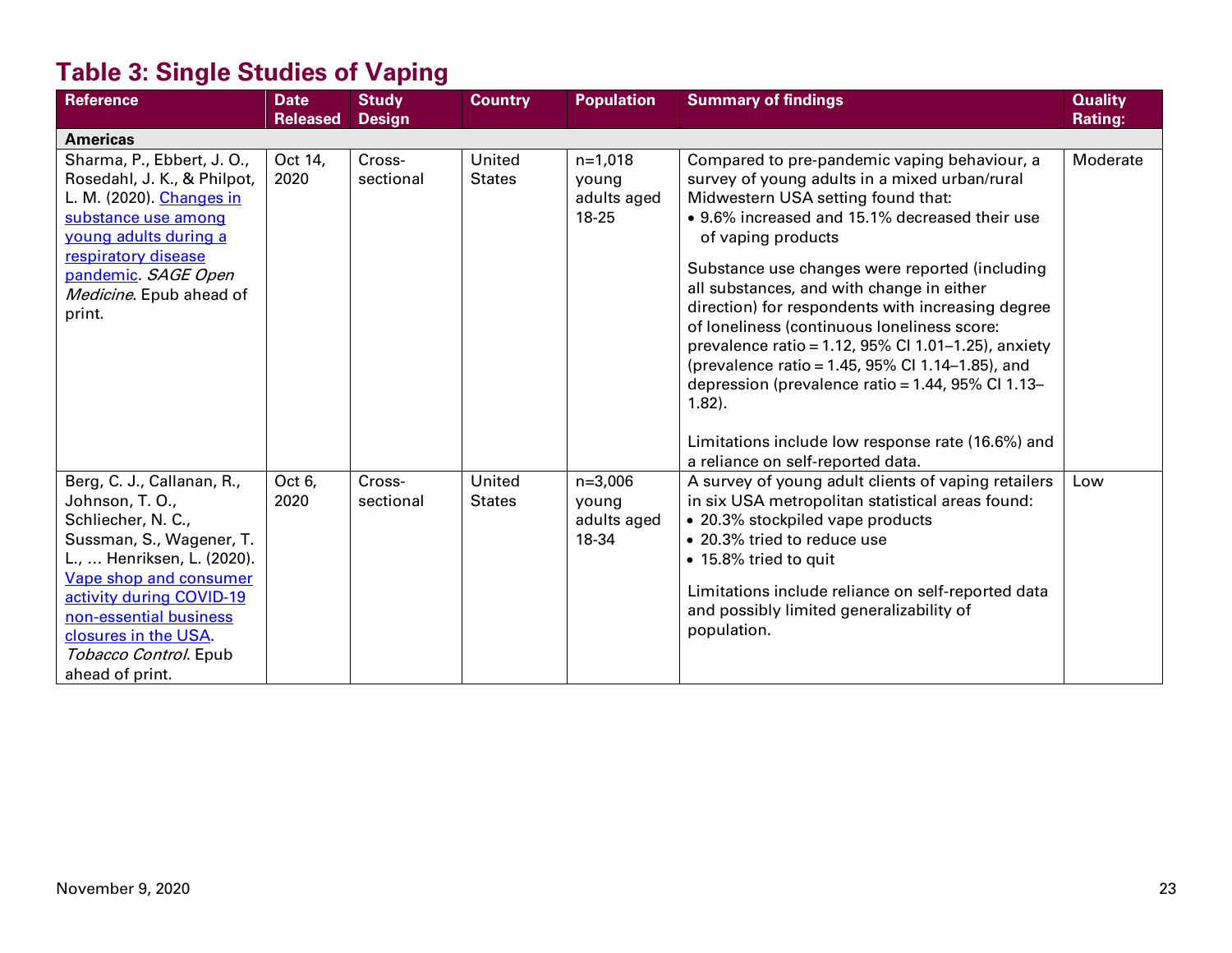| Klemperer, E. M., West, J.<br>C., Peasley-Miklus, C., &<br>Villanti, A. C. (2020). | Apr 28,<br>2020 | Cross-<br>sectional | United<br><b>States</b> | n=366 adults<br>aged 21 or<br>older; mean | An online survey of current or recent dual users<br>(tobacco and e-cigarette) who had ever made an<br>e-cigarette quit attempt found that in April 2020, | Low      |
|------------------------------------------------------------------------------------|-----------------|---------------------|-------------------------|-------------------------------------------|----------------------------------------------------------------------------------------------------------------------------------------------------------|----------|
| <b>Change in Tobacco and</b>                                                       |                 |                     |                         | age 35.3                                  | during the pandemic:                                                                                                                                     |          |
| <b>Electronic Cigarette Use</b>                                                    |                 |                     |                         | years                                     | • Decreased use of e-cigarettes was reported by                                                                                                          |          |
| and Motivation to Quit in                                                          |                 |                     |                         |                                           | 24.9%                                                                                                                                                    |          |
| <b>Response to COVID-19.</b>                                                       |                 |                     |                         |                                           | • No change in use of e-cigarettes was reported                                                                                                          |          |
| Nicotine & Tobacco                                                                 |                 |                     |                         |                                           | by 46.0%                                                                                                                                                 |          |
| Research: Official Journal                                                         |                 |                     |                         |                                           | • Increased use of e-cigarettes was reported by                                                                                                          |          |
| of the Society for                                                                 |                 |                     |                         |                                           | 29.1%                                                                                                                                                    |          |
| Research on Nicotine and                                                           |                 |                     |                         |                                           | • Perceived risk of harm was not associated with                                                                                                         |          |
| Tobacco, 22(9), 1662-                                                              |                 |                     |                         |                                           | change in use of cigarettes or e-cigarettes.                                                                                                             |          |
| 1663.                                                                              |                 |                     |                         |                                           | Limitations include that the sample was largely                                                                                                          |          |
|                                                                                    |                 |                     |                         |                                           | white and male.                                                                                                                                          |          |
| <b>Europe</b>                                                                      |                 |                     |                         |                                           |                                                                                                                                                          |          |
| Tattan-Birch, H., Perski,                                                          | Sep 11,         | Cross-              | England                 | $n=3,179$                                 | In a survey of cigarette and e-cigarette smokers                                                                                                         | Moderate |
| O., Jackson, S., Shahab,                                                           | 2020            | sectional           |                         | adults aged                               | who had attempted to quit in the previous 3                                                                                                              |          |
| L., West, R., & Brown, J.                                                          |                 |                     |                         | 18 or older;                              | months:                                                                                                                                                  |          |
| (2020). COVID-19,                                                                  |                 |                     |                         | mean age                                  | • 11.2% of vaping quit attempts were triggered by                                                                                                        |          |
| smoking, vaping and                                                                |                 |                     |                         | 52.4 years                                | the COVID-19 pandemic                                                                                                                                    |          |
| quitting: a representative                                                         |                 |                     |                         |                                           |                                                                                                                                                          |          |
| population survey in                                                               |                 |                     |                         |                                           |                                                                                                                                                          |          |
| <b>England</b> Addiction Epub                                                      |                 |                     |                         |                                           |                                                                                                                                                          |          |
| ahead of print.                                                                    |                 |                     |                         |                                           |                                                                                                                                                          |          |
| Caponnetto, P., Inguscio,                                                          | May 20,         | Cross-              | Italy                   | $n=1,825$                                 | An online survey of changes in tobacco product                                                                                                           | Moderate |
| L., Saitta, C., Maglia, M.,                                                        | 2020            | sectional           |                         | adults; mean                              | use during COVID-19 lockdown found:                                                                                                                      |          |
| Benfatto, F., & Polosa, R.                                                         |                 |                     |                         | age 34.7                                  | • 9.1% of dual users of e-cigarettes and cigarettes                                                                                                      |          |
| (2020). Smoking behavior                                                           |                 |                     |                         | years                                     | reported decreased daily consumption;                                                                                                                    |          |
| and psychological                                                                  |                 |                     |                         |                                           | • 14.5% of exclusive e-cigarette users changed                                                                                                           |          |
| dynamics during covid-19                                                           |                 |                     |                         |                                           | their purchasing habits, e.g., stockpiling                                                                                                               |          |
| social distancing and                                                              |                 |                     |                         |                                           | products to avoid leaving home frequently                                                                                                                |          |
| stay-at-home policies: A                                                           |                 |                     |                         |                                           | Limitations include that the questionnaire was                                                                                                           |          |
| survey. Health                                                                     |                 |                     |                         |                                           | advertised elsewhere but accessed through an                                                                                                             |          |
| Psychology Research,                                                               |                 |                     |                         |                                           | anti-smoking league.                                                                                                                                     |          |
| $8(1)$ , 68-73.                                                                    |                 |                     |                         |                                           |                                                                                                                                                          |          |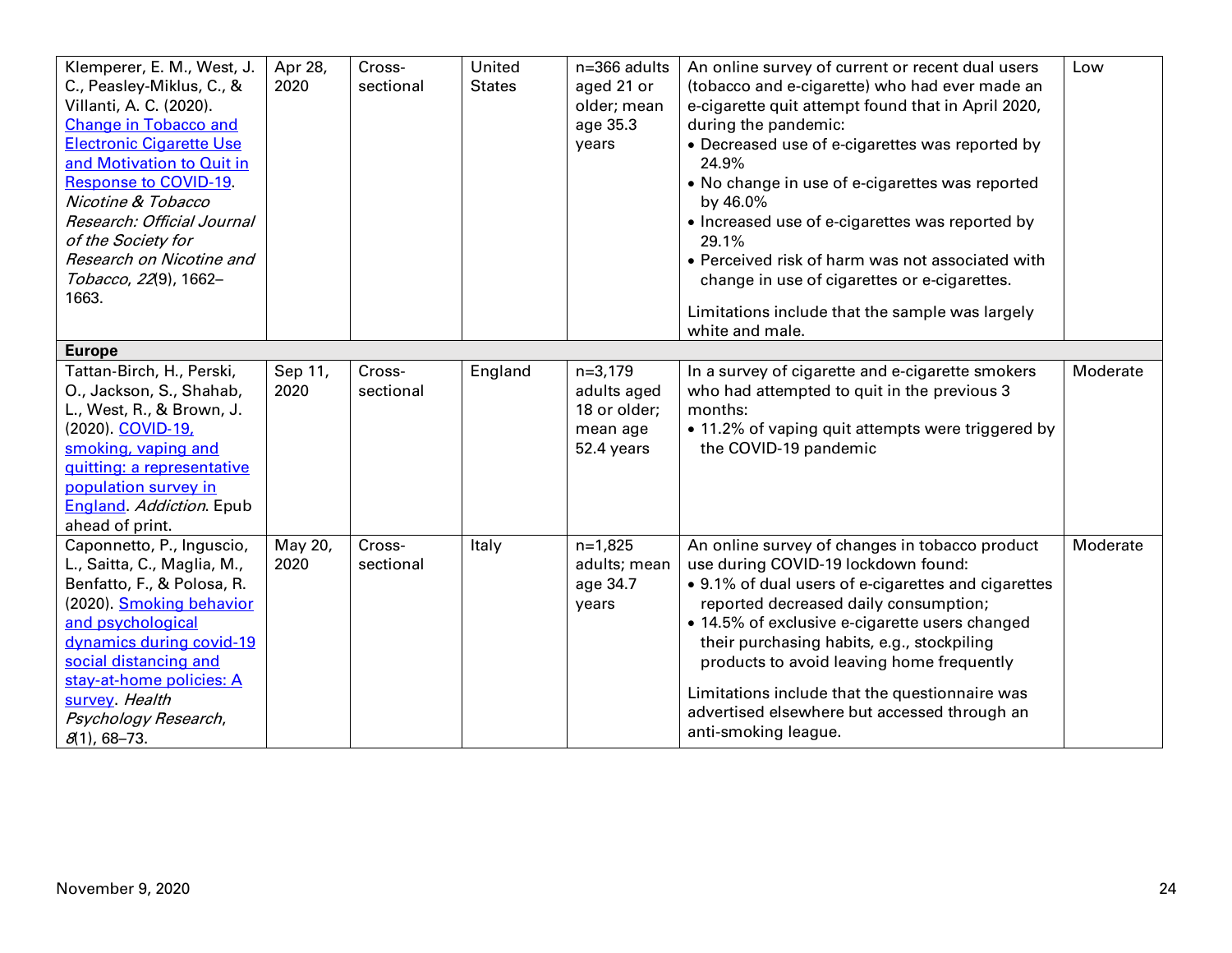### **References**

Ahmed, I., Hasan, M., Akter, R., Kumar Sarkar, B., Rahman, M., Sarker, S., & Samad, M. A. (2020). [Behavioral preventive measures and the use of medicines and herbal products among](https://www.medrxiv.org/content/10.1101/2020.08.15.20175513v1)  [the public in response to Covid-19 in Bangladesh: A cross-sectional study.](https://www.medrxiv.org/content/10.1101/2020.08.15.20175513v1) Preprint.

Berg, C. J., Callanan, R., Johnson, T. O., Schliecher, N. C., Sussman, S., Wagener, T. L., … Henriksen, L. (2020). Vape shop and consumer activity during COVID-19 non-essential business [closures in the USA.](https://tobaccocontrol.bmj.com/content/early/2020/10/18/tobaccocontrol-2020-056171) Tobacco Control. Epub ahead of print.

Bommelé, J., Hopman, P., Walters, B. H., Geboers, C., Croes, E., Fong, G. T., … Willemsen, M. (2020). [The double-edged relationship between COVID-19 stress and smoking: Implications for](http://www.tobaccoinduceddiseases.org/The-double-edged-relationship-between-COVID-19-stress-and-smoking-r-nImplications,125580,0,2.html)  [smoking cessation.](http://www.tobaccoinduceddiseases.org/The-double-edged-relationship-between-COVID-19-stress-and-smoking-r-nImplications,125580,0,2.html) Tobacco Induced Diseases, 18(July):63.

Cancello, R., Soranna, D., Zambra, G., Zambon, A., & Invitti, C. (2020). Determinants of the Lifestyle Changes during COVID-19 [Pandemic in the Residents of Northern Italy.](https://www.mdpi.com/1660-4601/17/17/6287) *International* Journal of Environmental Research and Public Health, 17(17), 6287.

Caponnetto, P., Inguscio, L., Saitta, C., Maglia, M., Benfatto, F., & Polosa, R. (2020). Smoking [behavior and psychological dynamics during covid-19 social distancing and stay-at-home](https://www.pagepressjournals.org/index.php/hpr/article/view/9124)  [policies: A survey.](https://www.pagepressjournals.org/index.php/hpr/article/view/9124) Health Psychology Research, 8(1), 68–73.

Chertok, I. R. A. (2020). [Perceived risk of infection and smoking behavior change during COVID](https://onlinelibrary.wiley.com/doi/10.1111/phn.12814)[‐](https://onlinelibrary.wiley.com/doi/10.1111/phn.12814) [19 in Ohio.](https://onlinelibrary.wiley.com/doi/10.1111/phn.12814) Public Health Nursing. Epub ahead of print.

Currie, C. L., Larouche, R., Voss, M. L., Higa, E. K., Spiwak, R., Scott, D., & Tallow, T. (2020). The [impact of eHealth group interventions on the mental, behavioral, and physical health of adults:](https://systematicreviewsjournal.biomedcentral.com/articles/10.1186/s13643-020-01479-3)  [A systematic review protocol.](https://systematicreviewsjournal.biomedcentral.com/articles/10.1186/s13643-020-01479-3) Systematic Reviews. BioMed Central Ltd. PROSPERO, CRD42020187551.

Di Renzo, L., Gualtieri, P., Pivari, F., Soldati, L., Attinà, A., Cinelli, G., … De Lorenzo, A. (2020). [Eating habits and lifestyle changes during COVID-19 lockdown: An Italian survey.](https://translational-medicine.biomedcentral.com/articles/10.1186/s12967-020-02399-5) Journal of Translational Medicine, 18:229.

DiClemente, R., Capasso, A., Ali, S., Jones, A., Foreman, J., & Tozan, Y. (2020). Knowledge, [beliefs, mental health, substance use, and behaviors related to the COVID-19 pandemic among](https://journals.sagepub.com/doi/10.1177/2050312120965321)  [U.S. adults: A national online survey.](https://journals.sagepub.com/doi/10.1177/2050312120965321) Preprint.

Đogaš, Z., Kalcina, L. L., Dodig, I. P., Demirović, S., Madirazza, K., Valić, M., & Pecotić, R. (2020). [The effect of COVID-19 lockdown on lifestyle and mood in Croatian general population: A](https://pubmed.ncbi.nlm.nih.gov/32881428/)  [cross-sectional study.](https://pubmed.ncbi.nlm.nih.gov/32881428/) Croatian Medical Journal, 61(4), 309–318.

Elling, J., Crutzen, R., Talhout, R., & De Vries, H. (2020). Tobacco smoking and smoking [cessation in times of COVID-19.](http://www.tobaccopreventioncessation.com/Tobacco-Smoking-and-Smoking-Cessation-in-Times-of-COVID-19,122753,0,2.html) Tobacco Prevention & Cessation, 6(July):39.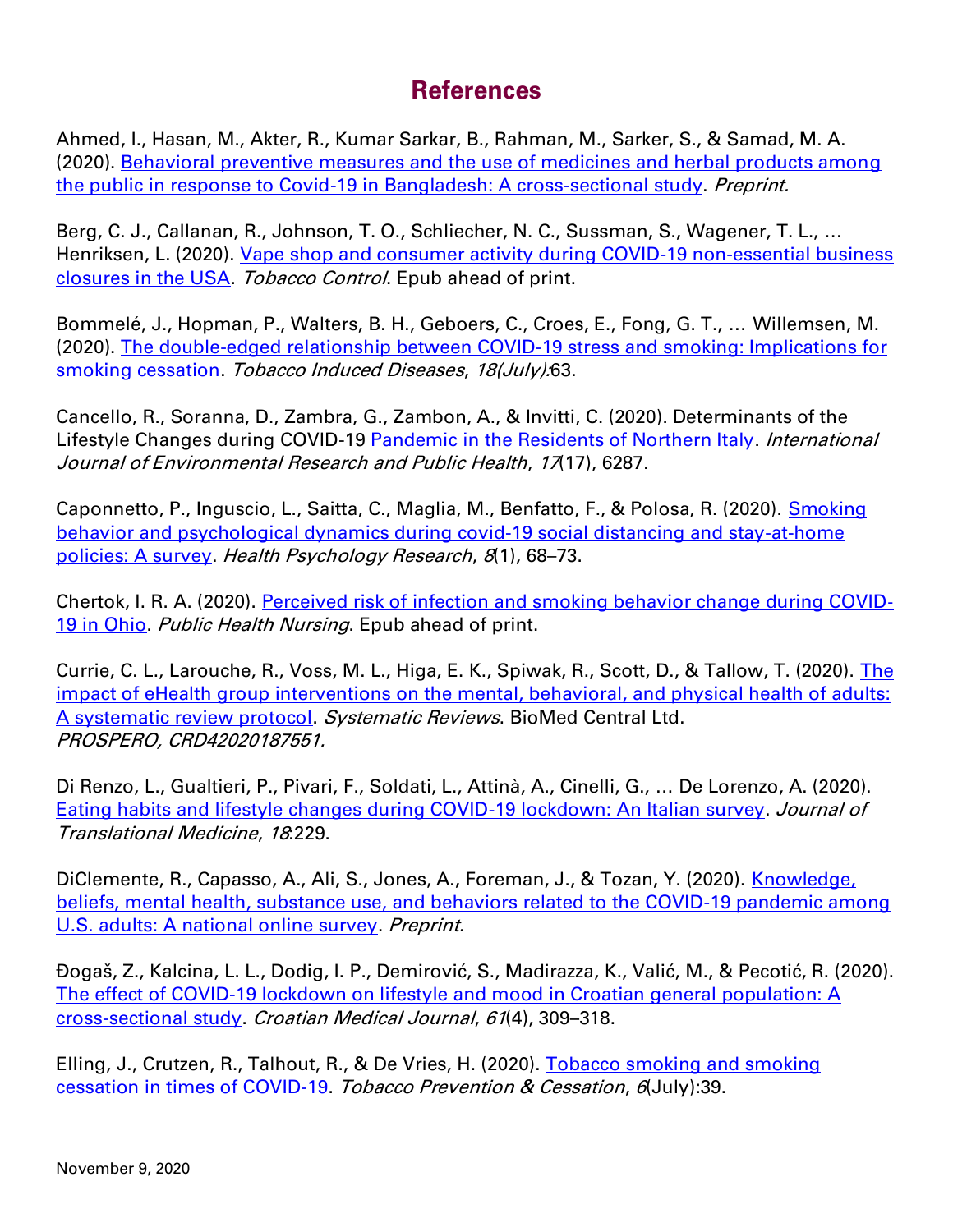Gupte, H., Mandal, G., & Jagiasi, D. (2020). How has the COVID-19 pandemic affected tobacco [users in India: Lessons from an ongoing tobacco cessation program.](http://www.tobaccopreventioncessation.com/How-has-the-COVID-19-pandemic-affected-tobacco-users-in-India-learnings-from-an-ongoing,127122,0,2.html) Tobacco Prevention & Cessation, 6(September):53.

Hughes, S., Canfell, K., Carle, C., Caruna, M., Egger, S., Ginsburg, O., … Soerjomataram, I. (2020). [Is the COVID-19 pandemic associated with changes in tobacco smoking behaviour? A](https://www.crd.york.ac.uk/prospero/display_record.php?RecordID=206383&VersionID=1382167)  [systematic review.](https://www.crd.york.ac.uk/prospero/display_record.php?RecordID=206383&VersionID=1382167) PROSPERO, CRD42020206383.

Jackson, S. E., Garnett, C., Shahab, L., Oldham, M., & Brown, J. (2020). Association of the Covid‐[19 lockdown with smoking, drinking, and attempts to quit in England: an analysis of](https://onlinelibrary.wiley.com/doi/10.1111/add.15295)  2019-[2020 data.](https://onlinelibrary.wiley.com/doi/10.1111/add.15295) Addiction. Epub ahead of print.

Jackson, S., Brown, J., Shahab, L., Steptoe, A., & Fancourt, D. (2020). COVID-19, smoking, and [inequalities: a cross-sectional survey of adults in the UK.](https://www.medrxiv.org/content/10.1101/2020.04.30.20086074v1) Preprint.

Kayhan Tetik, B., Gedik Tekinemre, I., & Taş, S. (2020). The Effect of the COVID-19 Pandemic on [Smoking Cessation Success.](https://link.springer.com/article/10.1007/s10900-020-00880-2) Journal of Community Health. Epub ahead of print.

Klemperer, E. M., West, J. C., Peasley-Miklus, C., & Villanti, A. C. (2020). Change in Tobacco [and Electronic Cigarette Use and Motivation to Quit in Response to COVID-19.](https://academic.oup.com/ntr/article/22/9/1662/5826329) Nicotine & Tobacco Research: Official Journal of the Society for Research on Nicotine and Tobacco, 22(9), 1662–1663.

Knell, G., Robertson, M. C., Dooley, E. E., Burford, K., & Mendez, K. S. (2020). [Health Behavior](https://www.mdpi.com/1660-4601/17/17/6268/htm)  Changes During COVID-[19 Pandemic and Subsequent "Stay](https://www.mdpi.com/1660-4601/17/17/6268/htm)-at-Home" Orders. International Journal of Environmental Research and Public Health, 17(17), 6268.

Kowitt, S. D., Cornacchione Ross, J., Jarman, K. L., Kistler, C. E., Lazard, A. J., Ranney, L. M., … Goldstein, A. O. (2020). Tobacco Quit Intentions and Behaviors among Cigar Smokers in the [United States in Response to COVID-19.](https://www.mdpi.com/1660-4601/17/15/5368) International Journal of Environmental Research and Public Health, 17(15), 5368.

Luk, T. T., Zhao, S., Weng, X., Wong, J. Y.-H., Wu, Y. S., Ho, S. Y., … Wang, M. P. (2020). [Exposure to health misinformation about COVID-19 and increased tobacco and alcohol use: a](https://tobaccocontrol.bmj.com/content/early/2020/08/27/tobaccocontrol-2020-055960)  [population-based survey in Hong Kong.](https://tobaccocontrol.bmj.com/content/early/2020/08/27/tobaccocontrol-2020-055960) Tobacco Control. Epub ahead of print.

Ma, L., Gao, L., Tak-Fai Lau, J., Atif, R., Johnson, B. T., Yan, A. F., … Xue, Q.-L. (2020). [Mental](https://www.researchsquare.com/article/rs-56290/v1)  [distress and its associations with behavioral outcomes during the COVID-19 pandemic: A](https://www.researchsquare.com/article/rs-56290/v1)  [national survey of Chinese adults.](https://www.researchsquare.com/article/rs-56290/v1) Preprint.

Malta, D.C, Szwarcwald, C.L., de Azevedo Barros, M.B., Gomes, C.S., Machago, I.E., de Souza Junior, P.R., ... Gracie, R. (2020). The COVID-19 Pandemic and changes in adult Brazilian [lifestyles: a cross-sectional study, 2020.](https://www.scielo.br/pdf/ress/v29n4/en_2237-9622-ress-29-04-e2020407.pdf) Epidemiol. Serv. Saude, Brasília, 29(4), e2020407.

Matsungo, T. M., & Chopera, P. (2020). Effect of the COVID-19-induced lockdown on nutrition, health and lifestyle patterns among adults in Zimbabwe. BMJ Nutrition, Prevention & Health.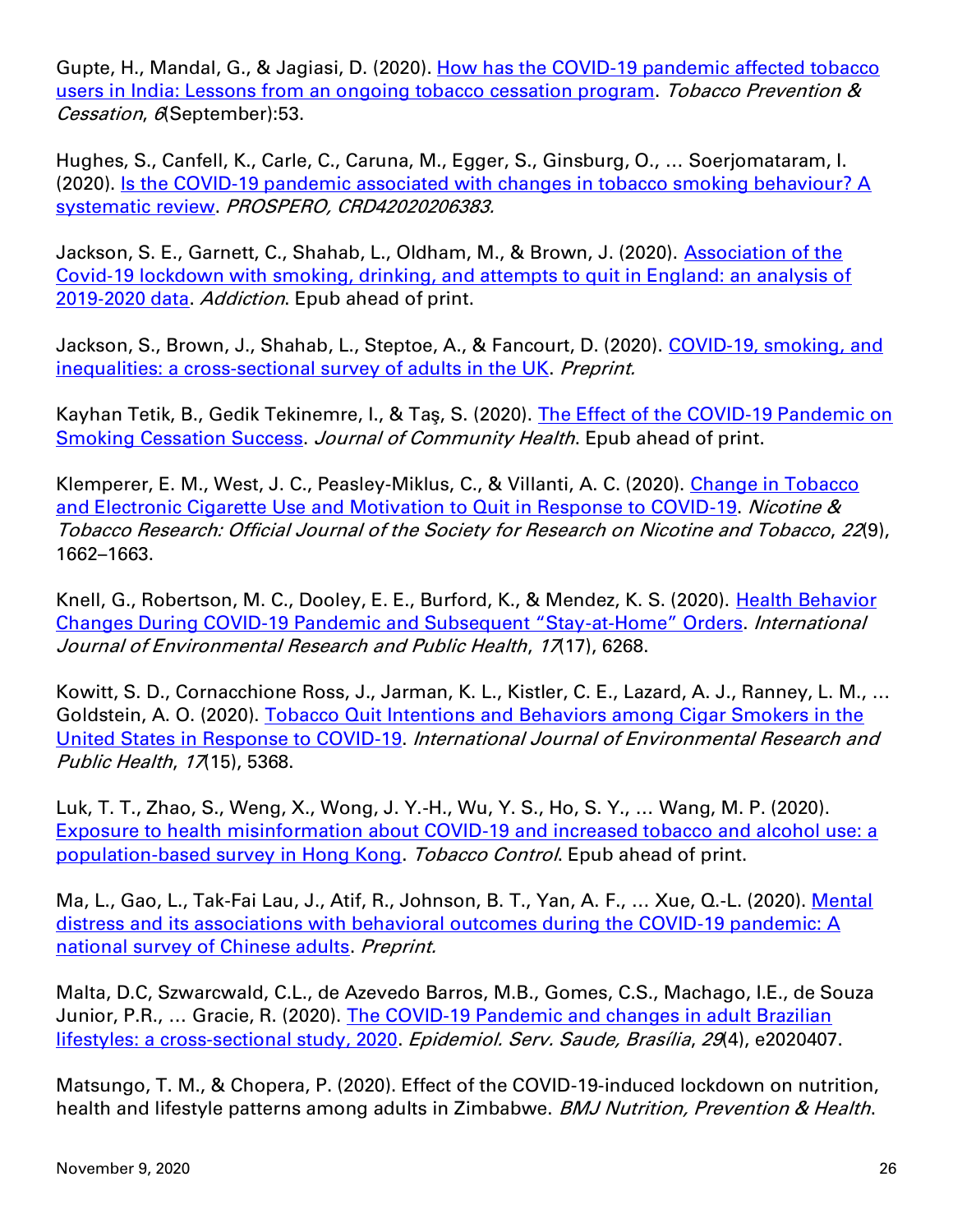Niedzwiedz, C. L., Green, M. J., Benzeval, M., Campbell, D., Craig, P., Demou, E., … Katikireddi, S. V. (2020). [Mental health and health behaviours before and during the initial phase of the](https://jech.bmj.com/content/early/2020/09/24/jech-2020-215060)  [COVID-19 lockdown: Longitudinal analyses of the UK Household Longitudinal Study.](https://jech.bmj.com/content/early/2020/09/24/jech-2020-215060) Journal of Epidemiology and Community Health. Epub ahead of print.

Pettigrew, S., Jun, M., Roberts, I., Bullen, C.; Nallaiah, K., Rodgers, A. (2020). [Preferences for](https://journals.lww.com/journaladdictionmedicine/Abstract/9000/Preferences_for_Tobacco_Cessation_Information_and.99161.aspx)  [Tobacco Cessation Information and Support During Covid-19.](https://journals.lww.com/journaladdictionmedicine/Abstract/9000/Preferences_for_Tobacco_Cessation_Information_and.99161.aspx) Journal of Addiction Medicine. Epub ahead of print.

Pišot, S., Milovanović, I., Šimunič, B., Gentile, A., Bosnar, K., Prot, F., … Drid, P. (2020). [Maintaining everyday life praxis in the time of COVID-19 pandemic measures \(ELP-COVID-19](https://academic.oup.com/eurpub/advance-article/doi/10.1093/eurpub/ckaa157/5880552)  [survey\).](https://academic.oup.com/eurpub/advance-article/doi/10.1093/eurpub/ckaa157/5880552) European Journal of Public Health. Epub ahead of print.

Rolland, B., Haesebaert, F., Zante, E., Benyamina, A., Haesebaert, J., & Franck, N. (2020). [Global](https://publichealth.jmir.org/2020/3/e19630/)  [Changes and Factors of Increase in Caloric/Salty Food Intake, Screen Use, and Substance Use](https://publichealth.jmir.org/2020/3/e19630/)  [During the Early COVID-19 Containment Phase in the General Population in France: Survey](https://publichealth.jmir.org/2020/3/e19630/)  [Study.](https://publichealth.jmir.org/2020/3/e19630/) JMIR Public Health and Surveillance, 6(3), e19630.

Schünemann, H., Brożek, J., Guyatt, G., & Oxman, A. (2013). *Handbook for grading the quality* [of evidence and the strength of recommendations using the GRADE approach](https://gdt.gradepro.org/app/handbook/handbook.html).

Sharma, P., Ebbert, J. O., Rosedahl, J. K., & Philpot, L. M. (2020). [Changes in substance use](https://journals.sagepub.com/doi/10.1177/2050312120965321)  [among young adults during a respiratory disease pandemic.](https://journals.sagepub.com/doi/10.1177/2050312120965321) SAGE Open Medicine. Epub ahead of print.

Siddiqi, K., Siddiqui, F., Khan, A., Ansaari, S., Kanaan, M., Khokhar, M., ... Bauld, L. (2020). The [impact of COVID-19 on smoking patterns in Pakistan: findings from a longitudinal survey of](https://academic.oup.com/ntr/advance-article/doi/10.1093/ntr/ntaa207/5919351)  [smokers.](https://academic.oup.com/ntr/advance-article/doi/10.1093/ntr/ntaa207/5919351) Nicotine & Tobacco Research. Epub ahead of print.

Sidor, A., & Rzymski, P. (2020). Dietary Choices and Habits during COVID-19 Lockdown: [Experience from Poland.](https://www.mdpi.com/2072-6643/12/6/1657) Nutrients, 12(6), 1657.

Stanton, R., To, Q. G., Khalesi, S., Williams, S. L., Alley, S. J., Thwaite, T. L., … Vandelanotte, C. (2020). [Depression, Anxiety and Stress during COVID-19: Associations with Changes in](https://www.mdpi.com/1660-4601/17/11/4065)  [Physical Activity, Sleep, Tobacco and Alcohol Use in Australian Adults.](https://www.mdpi.com/1660-4601/17/11/4065) International Journal of Environmental Research and Public Health, 17(11), 4065.

Sun, Y., Li, Y., Bao, Y., Meng, S., Sun, Y., Schumann, G., … Shi, J. (2020). [Brief Report:](https://onlinelibrary.wiley.com/doi/full/10.1111/ajad.13066)  [Increased Addictive Internet and Substance Use Behavior During the COVID](https://onlinelibrary.wiley.com/doi/full/10.1111/ajad.13066)‐19 Pandemic in [China.](https://onlinelibrary.wiley.com/doi/full/10.1111/ajad.13066) The American Journal on Addictions, 29(4), 268–270.

Tattan‐Birch, H., Perski, O., Jackson, S., Shahab, L., West, R., & Brown, J. (2020). [COVID](https://onlinelibrary.wiley.com/doi/10.1111/add.15251)‐19, [smoking, vaping and quitting: a representative population survey in England.](https://onlinelibrary.wiley.com/doi/10.1111/add.15251) Addiction. Epub ahead of print.

Weber, C.A.T., Teixeira Monteiro, I., Medeiros Gehrke, J., & Silva de Souza, W. (2020). The Use [of Psychoactive Substances in the Context of the Covid-19 Pandemic in Brazil.](https://www.medrxiv.org/content/10.1101/2020.09.25.20194431v1) Preprint.